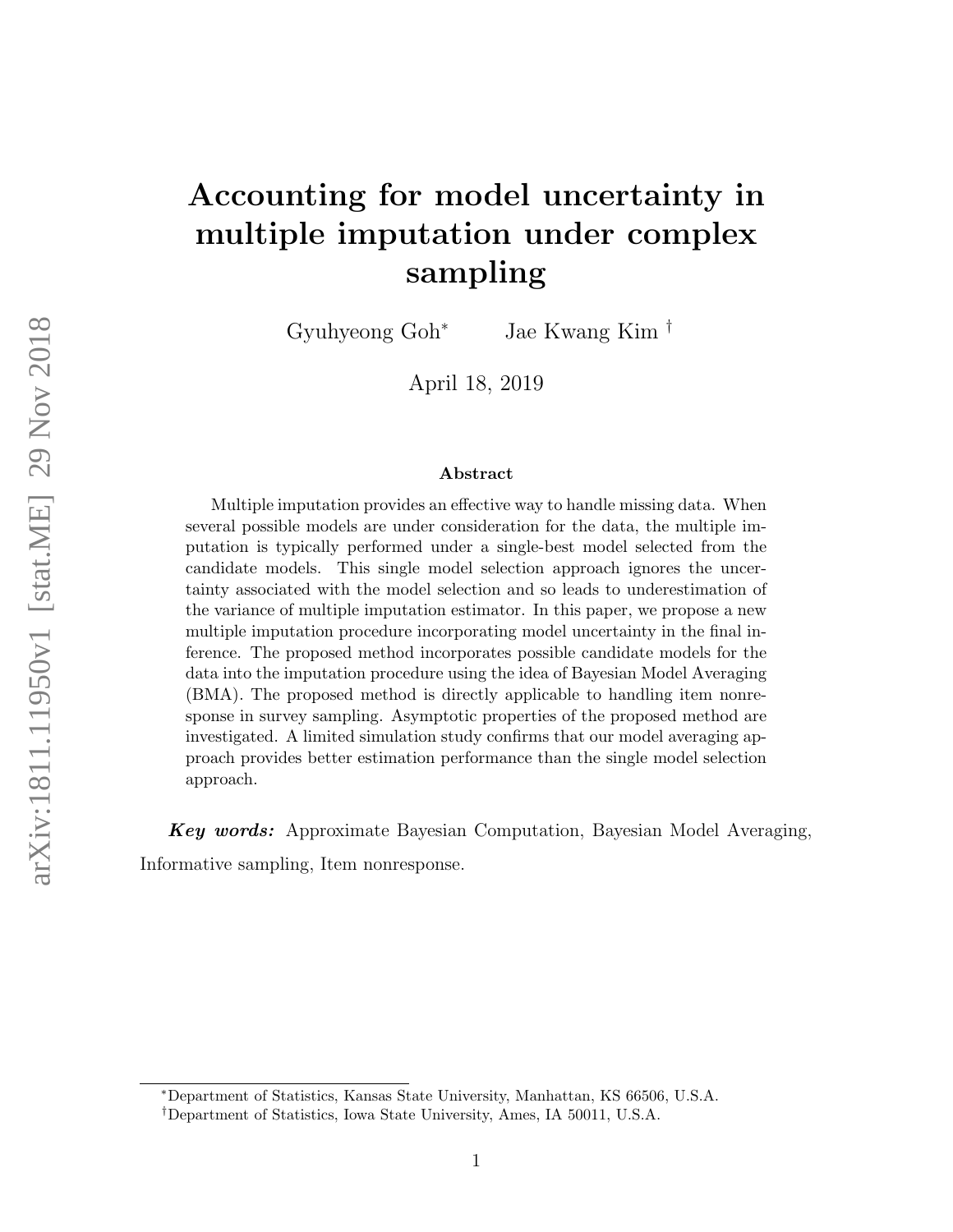# 1 Introduction

In survey sampling, item nonresponse is frequently encountered and imputation is a popular technique for handling item nonresponse. Multiple imputation has been proposed by [Rubin](#page-21-0) [\(1978,](#page-21-0) [1987\)](#page-21-0) as a general tool for accessing the uncertainty of sample estimates in the presence of imputed values. See [Little and Rubin](#page-21-0) [\(2002\)](#page-21-0) for a comprehensive overview of the multiple imputation methods.

While multiple imputation has been promoted in many application areas, the theory for multiple imputation is somewhat limited. [Schenker and Welsh](#page-22-0) [\(1988\)](#page-22-0), [Wang and Robins](#page-22-0) [\(1998\)](#page-22-0), [Nielsen](#page-21-0) [\(2003\)](#page-21-0) and [Kim and Yang](#page-21-0) [\(2017\)](#page-21-0) develop rigorous asymptotic theories for multiple imputation estimator of the parameters in the specified model. [Meng](#page-21-0) [\(1994\)](#page-21-0), [Kim et al.](#page-21-0) [\(2006\)](#page-21-0), [Yang and Kim](#page-22-0) [\(2016\)](#page-22-0) and [Xie and Meng](#page-22-0) [\(2017\)](#page-22-0) discuss issues associated with the self-efficiency assumption for multiple imputation. However, all the above mentioned papers are developed under the correctly specified model. In practice, the true model is unknown and we often use a model selection procedure in addition to parameter estimation to implement multiple imputation. How to incorporate the model selection uncertainty into multiple imputation is an important research gap that has not been addressed in the literature.

In this paper, we propose a new multiple imputation procedure that covers model selection and parameter estimation simultaneously. Specifically, we incorporate possible candidate models for the data into the imputation procedure using the idea of Bayesian Model Averaging [\(Madigan and Raftery,](#page-21-0) [1994;](#page-21-0) [Hoeting et al.,](#page-20-0) [1999\)](#page-20-0). The proposed method is justified from a rigorous asymptotic theory and also confirmed in a limited simulation study. By including the model selection uncertainty into the imputation procedure, we can obtain valid inference with multiple imputation. The proposed method can be particularly useful in variable selection problem in the regression models [\(Freedman,](#page-20-0) [1983;](#page-20-0) [Tibshirani,](#page-22-0) [1996;](#page-22-0) [Raftery et al.,](#page-21-0) [1997;](#page-21-0) [Efron et al.,](#page-20-0) [2004\)](#page-20-0), as illustrated in Section 5.

The paper is organized as follows. In Section 2, the basic setup is introduced and the classical multiple imputation procedure is reviewed. In Section 3, the new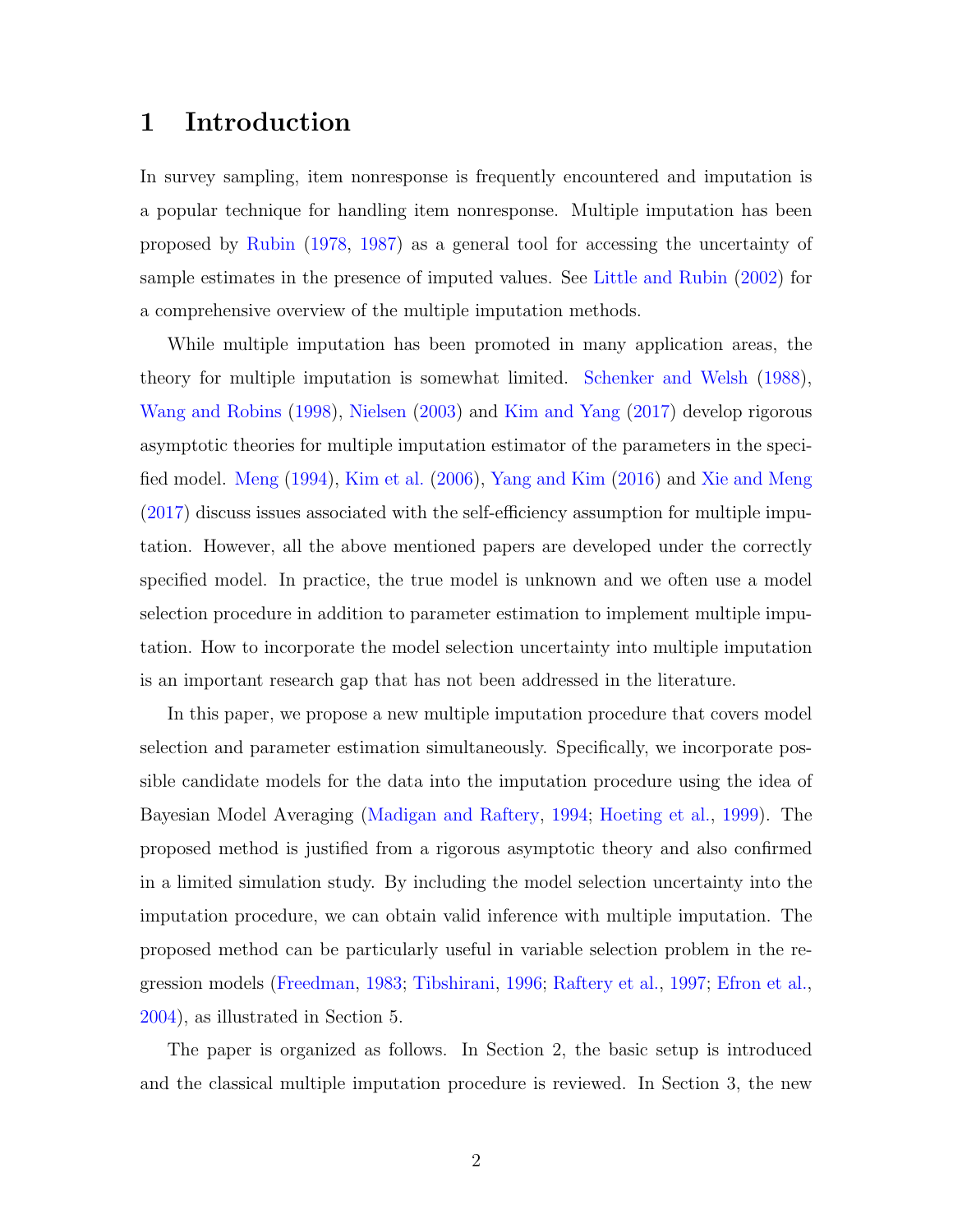multiple imputation method is proposed. In Section 4, some asymptotic properties of the proposed method is established. In Section 5, results from a limited simulation study are presented to confirm the validity of the proposed method. Some concluding remarks are made in Section 6.

# 2 Basic setup

Suppose that the finite population  $\{(x_i, y_i) : i = 1, \ldots, N\}$  is a random sample of size N from an infinite population  $\zeta$  with joint density  $f(y | x) f(x)$ , where y is a scalar response variable and  $x$  is a vector of explanatory variables. We assume that  $f(y | x) = f(y | x; \theta)$  is a parametric model with parameter  $\theta \in \Theta$ , whereas  $f(x)$  is completely unspecified. Let A be the set of sample indices obtained from the finite population under a probability sampling design. In addition, we consider the setting in which  $y_i$  are subject to missingness, while  $x_i$  are fully observed. We denote by  $D_n = \{X_n, Y_n\}$  the complete data, where  $X_n = \{x_i : i \in A\}$  and  $Y_n = \{y_i : i \in A\}$ . Let  $Y_{\text{obs}}$  and  $Y_{\text{mis}}$  be the observed part and the missing part of  $Y_n$ , respectively. Thus, we can denote the observed data by  $D_{obs} = \{X_n, Y_{obs}\}.$  Define  $\delta_i \in \{0, 1\}$  to indicate the observed response status; that is,  $\delta_i = 1$  if  $y_i$  is observed and  $\delta_i = 0$  otherwise. We assume that the missing mechanism is missing at random (MAR) at the population level [\(Berg et al.,](#page-20-0) [2016\)](#page-20-0) in the sense that

$$
\operatorname{pr}(y_i \in B \mid x_i, \delta_i = 1) = \operatorname{pr}(y_i \in B \mid x_i)
$$

for any measurable set B and for all  $x_i$ . Given the population model  $f(y | x; \theta)$ , we further assume that certain restrictions on the parameter  $\theta$  lead to the parsimonious true data-generating model. In regression analysis, for example, if some explanatory variables are irrelevant to the response variable, then the true model is obtained by setting the corresponding coefficients to zero.

Let  $\kappa$  be the true model and  $\theta_{\kappa}$  be the active parameter under model  $\kappa$ . We denote the true population model by  $f(y | x; \theta_{\kappa}, \kappa)$ , which can be obtained by imposing the parameter restriction of model  $\kappa$  on  $f(y | x; \theta)$ . If the data are fully observed, a consistent estimator of  $\theta_{\kappa}$  under model  $\kappa$ , say  $\hat{\theta}_{\kappa}$ , can be easily obtained by maximizing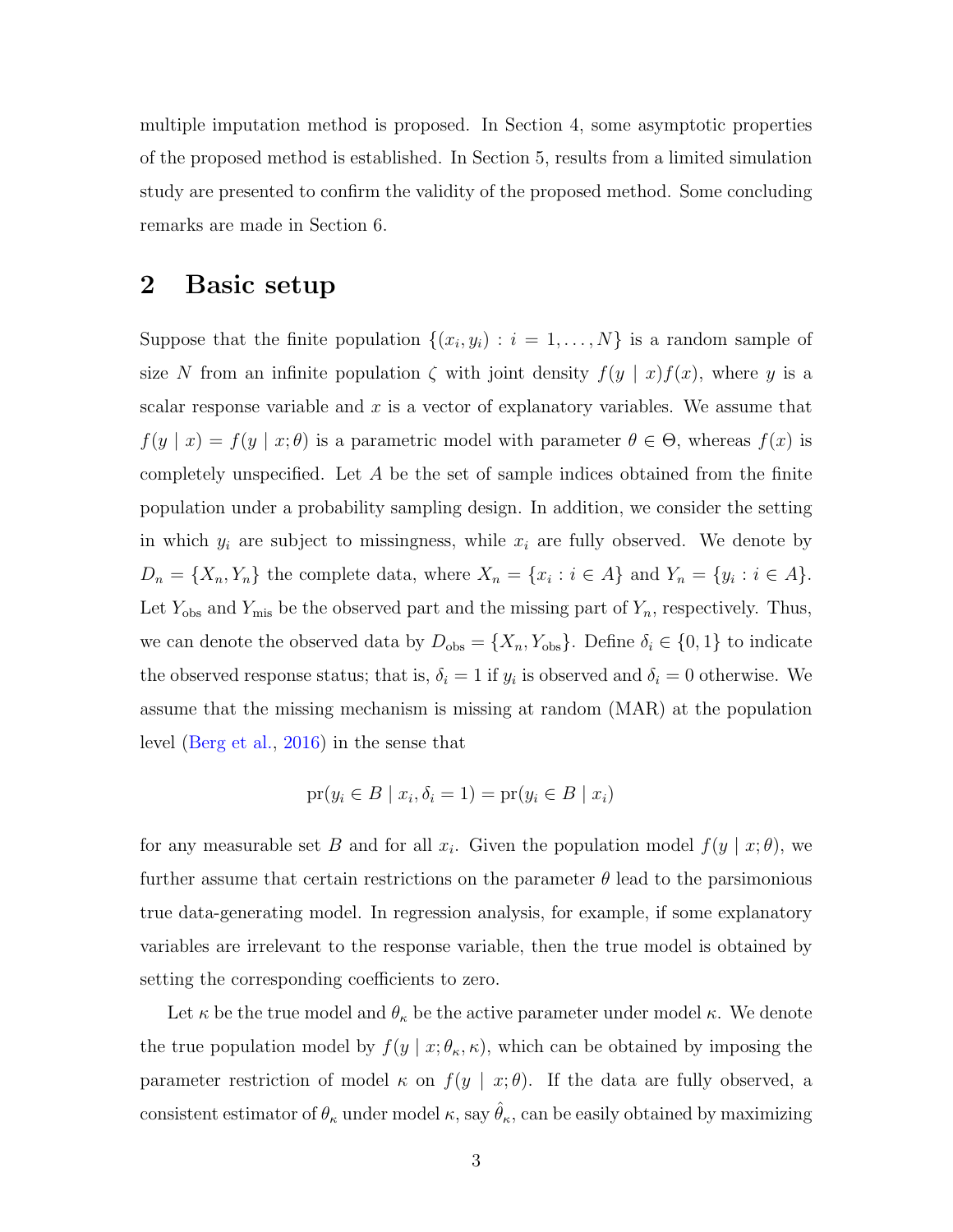<span id="page-3-0"></span>the pseudo log-likelihood function

$$
l_w(\theta_\kappa) = \sum_{i \in A} w_i \log f(y_i \mid x_i; \theta_\kappa, \kappa), \tag{1}
$$

where  $w_i$  is the sampling weight for unit *i*. Use of the maximum pseudo likelihood estimator is well studied in the literature [\(Binder,](#page-20-0) [1983;](#page-20-0) [Godambe and Thompson,](#page-20-0) [1986\)](#page-20-0). Furthermore, under the regularity conditions of [Fuller](#page-20-0) [\(2009\)](#page-20-0), the asymptotic normality holds for the maximum pseudo likelihood estimator  $\hat{\theta}_{\kappa}$  as follows:

$$
\left\{\hat{V}(\hat{\theta}_{\kappa})\right\}^{-1/2} \left(\hat{\theta}_{\kappa} - \theta_{\kappa}\right) \middle| (\theta_{\kappa}, \kappa) \stackrel{\mathcal{L}}{\longrightarrow} \mathcal{N}(0, I),
$$

as  $n \to \infty$ , where  $\stackrel{\mathcal{L}}{\longrightarrow}$  denotes the convergence in distribution,  $\hat{V}(\hat{\theta}_{\kappa})$  is a consistent estimator of var $(\hat{\theta}_{\kappa} \mid \theta_{\kappa}, \kappa)$  and I is the identity matrix. Using the Sandwich formula [\(Binder,](#page-20-0) [1983\)](#page-20-0), for example, a consistent variance estimator can be obtained by

$$
\hat{V}(\hat{\theta}_{\kappa}) = \left\{ \sum_{i \in A} w_i l_i''(\hat{\theta}_{\kappa}) \right\}^{-1} \left\{ \sum_{i \in A} \sum_{j \in A} \frac{\pi_{ij} - \pi_i \pi_j}{\pi_{ij}} w_i l_i'(\hat{\theta}_{\kappa}) w_j l_j'(\hat{\theta}_{\kappa})^{\mathrm{T}} \right\} \left\{ \sum_{i \in A} w_i l_i''(\hat{\theta}_{\kappa})^{\mathrm{T}} \right\}^{-1}, (2)
$$

where  $l'_{i}(\theta_{\kappa}) = \partial \log f(y_{i} | x_{i}; \theta_{\kappa}, \kappa) / \partial \theta_{\kappa}, l''_{i}(\theta_{\kappa}) = \partial^{2} \log f(y_{i} | x_{i}; \theta_{\kappa}, \kappa) / (\partial \theta_{\kappa} \partial \theta_{\kappa}^{T}), \pi_{i}$ is the inclusion probability for element i and  $\pi_{ij}$  is the joint inclusion probability for elements  $i$  and  $j$ .

However, in the presence of missing values, our challenge is that the pseudo likelihood estimating formula in (1) is not directly applicable. To handle missing data, imputation, the technique of filling in missing values in the data, can be considered. The major attractive feature of imputation is that the complete-data estimation technique can be directly applied to an imputed data set. Multiple imputation, proposed by [Rubin](#page-21-0) [\(1987\)](#page-21-0), has been increasingly popular to incorporate the uncertainty associated with predicting missing values into the imputation estimator. In our setup, given the correct specification of the true model  $\kappa$ , the multiple imputation procedure can be summarized as the following three steps:

1. (Imputation) For  $m = 1, ..., M$ , generate  $Y_{\text{mis}}^{(m)}$  from  $p(Y_{\text{mis}} | D_{\text{obs}}, \kappa)$  independently, where  $p(Y_{\text{mis}} \mid D_{\text{obs}}, \kappa)$  is the conditional distribution of the missing response  $Y_{\text{mis}}$  given the observed data  $D_{\text{obs}}$  and model  $\kappa$ . Using the imputed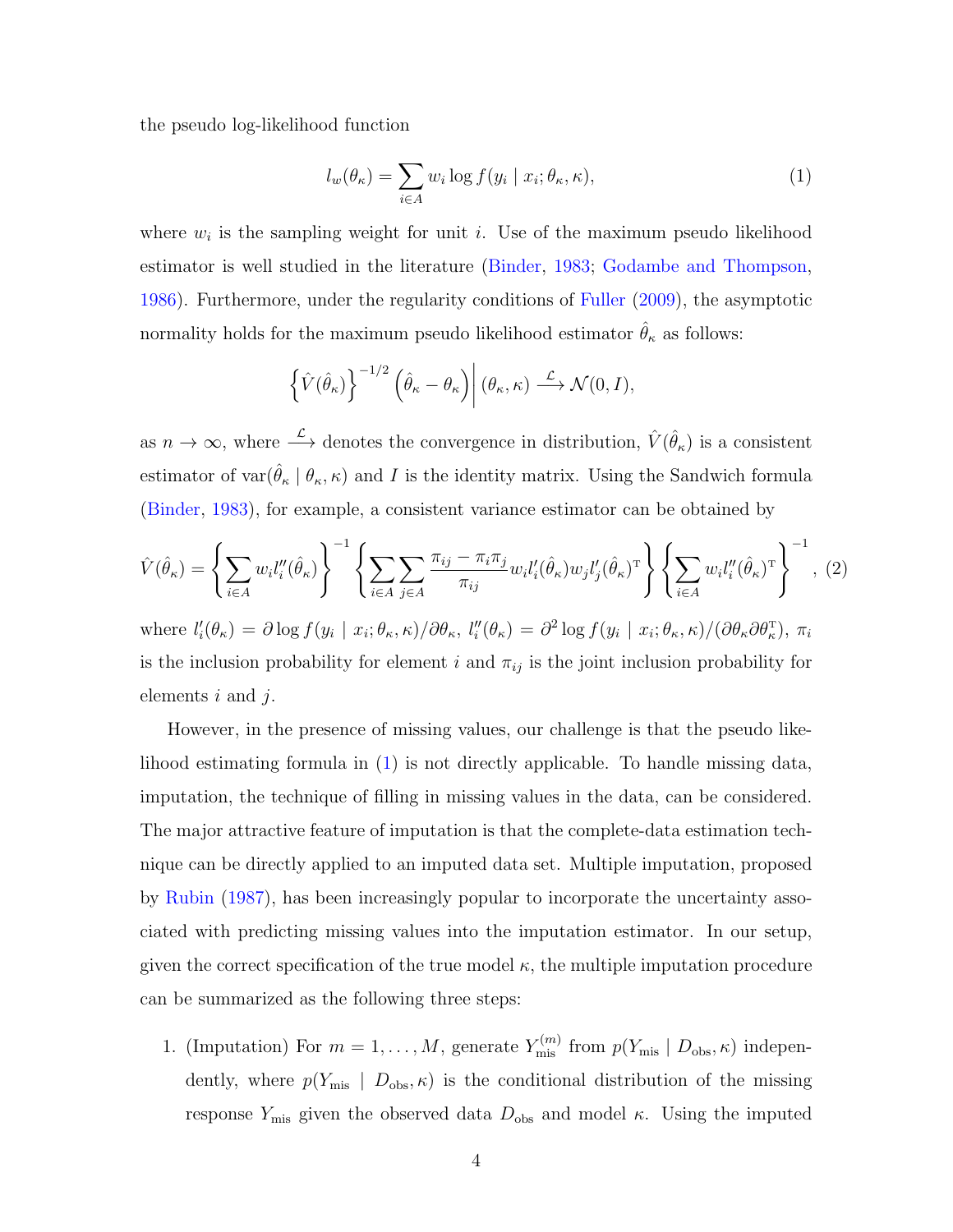values, we can create M complete data sets,  $D_n^{(1)}, \ldots, D_n^{(M)}$ , where  $D_n^{(m)} =$  ${X_n, Y_n^{(m)}}$  and  $Y_n^{(m)} = {Y_{obs}, Y_{mis}^{(m)}}$ .

- 2. (Analysis) For each of the complete data sets, compute the maximum pseudo likelihood estimator of  $\theta_{\kappa}$  and its variance estimator,  $\hat{\theta}_{\kappa}^{(m)}$  and  $\hat{V}(\hat{\theta}_{\kappa}^{(m)})$ , from [\(1\)](#page-3-0) and [\(2\)](#page-3-0), respectively.
- 3. (Pooling) Applying [Rubin](#page-21-0) [\(1987\)](#page-21-0)'s formula, the multiple imputation estimator and its variance estimator are obtained as

$$
\hat{\theta}_{\mathrm{MI},\kappa} = M^{-1} \sum_{m=1}^{M} \hat{\theta}_{\kappa}^{(m)}, \quad \hat{V}_{\mathrm{MI},\kappa} = W_{\kappa} + (1 + M^{-1}) B_{\kappa},
$$

where  $W_{\kappa} = M^{-1} \sum_{m=1}^{M} \hat{V}(\hat{\theta}_{\kappa}^{(m)})$  and  $B_{\kappa} = (M-1)^{-1} \sum_{m=1}^{M} (\hat{\theta}_{\kappa}^{(m)} - \hat{\theta}_{M I, \kappa}) (\hat{\theta}_{\kappa}^{(m)} \hat{\theta}_{{\rm MI}, \kappa})^{\rm T}.$ 

In the multiple imputation procedure, the imputation step is commonly implemented through the data augmentation algorithm of [Tanner and Wong](#page-22-0) [\(1987\)](#page-22-0), which iteratively generates values of  $\theta_{\kappa}$  and  $Y_{\text{mis}}$  from  $p(\theta_{\kappa} | D_n, \kappa)$  and  $p(Y_{\text{mis}} | D_{\text{obs}}, \theta_{\kappa}, \kappa)$ under the specified model  $\kappa$ .

When the sampling design is informative [\(Pfeffermann,](#page-21-0) [1993\)](#page-21-0), implementing the data augmentation algorithm is not straightforward because the sample-data likelihood  $p(Y_n | X_n, \theta_{\kappa}, \kappa)$  is unknown under informative sampling, hence the posterior distribution,  $p(\theta_{\kappa} | D_n, \kappa) \propto p(Y_n | X_n, \theta_{\kappa}, \kappa)p(\theta_{\kappa} | \kappa)$ , is also unknown, where  $p(\theta_{\kappa} \mid \kappa)$  denotes the prior distribution of  $\theta_{\kappa}$  under model  $\kappa$ . As an alternative, [Kim](#page-21-0) [and Yang](#page-21-0) [\(2017\)](#page-21-0) recently proposed a new data augmentation algorithm that can implement multiple imputation under informative sampling. In the proposed method of [Kim and Yang](#page-21-0) [\(2017\)](#page-21-0), the sample-data likelihood is replaced by the sampling distribution of the maximum pseudo likelihood estimator and multiple imputation can be used to handle missing data even under informative sampling.

However, existing imputation methods is only applicable to the case that the model  $\kappa$  is known or fixed. In practice, the true model is mostly unknown. Thus, it is common to select a single best model, say  $\hat{\kappa}$ , from a set of candidate models by model selection techniques and then to apply the multiple imputation procedure after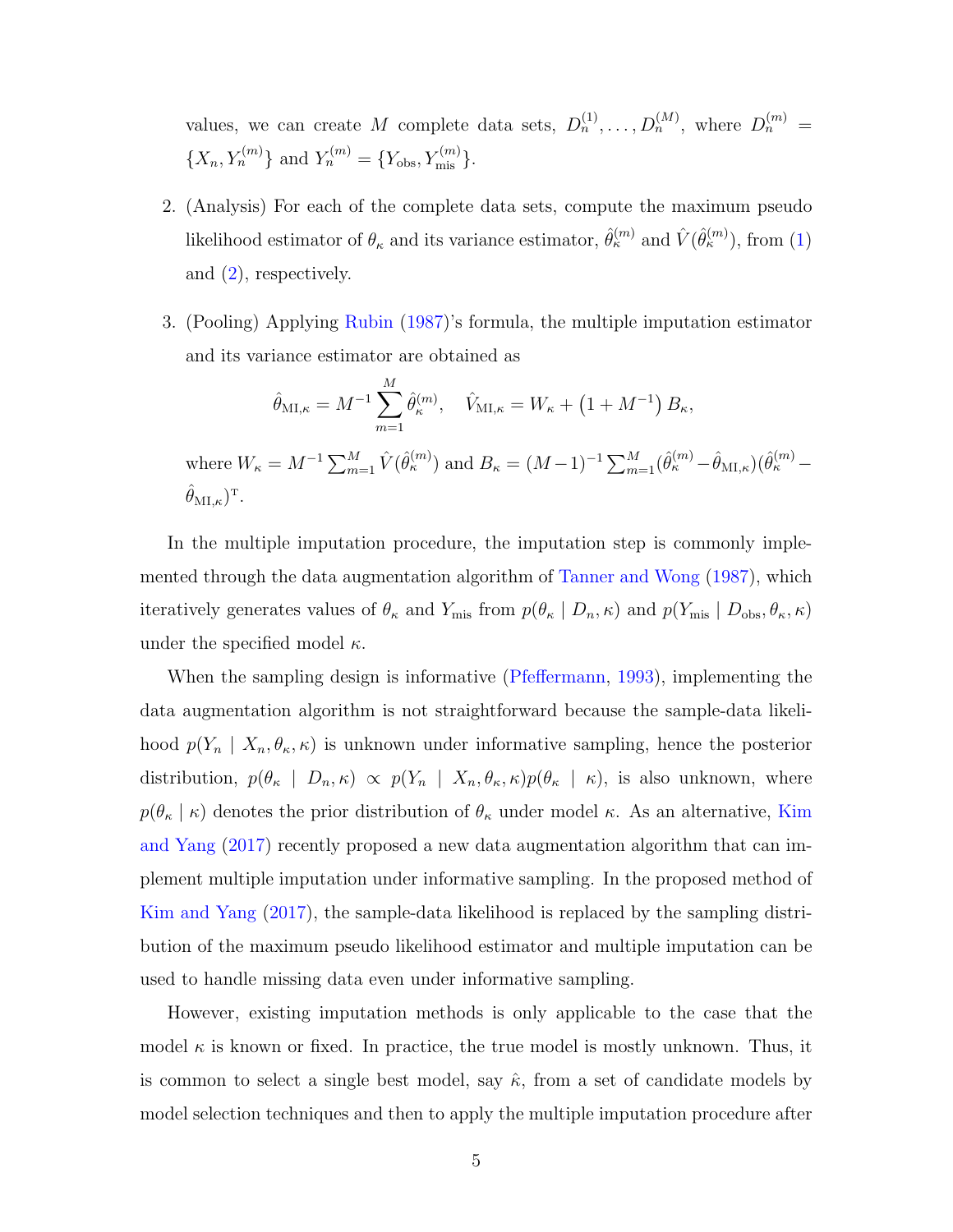<span id="page-5-0"></span>replacing  $\kappa$  with  $\hat{\kappa}$ . Similarly to the problem of single imputation, the most severe limitation of the single model selection approach is that the true model is unknown and yet the selected model  $\hat{\kappa}$  is treated as the true model. As noted by [Hoeting et al.](#page-20-0) [\(1999\)](#page-20-0), ignoring the model uncertainty in model selection can lead to underestimation of uncertainty about the parameter of interest. To address this issue, in the following section, we introduce a new multiple imputation procedure which incorporates the model uncertainty into the final inference.

# 3 Proposed method

From a Bayesian perspective, for given the observed data  $D_{obs}$ , the unknown true model  $\kappa$  is treated as a random variable with the posterior model probability  $p(\kappa)$ Dobs), see [Gelfand and Dey](#page-20-0) [\(1994\)](#page-20-0); [Kass and Raftery](#page-21-0) [\(1995\)](#page-21-0); [Hoeting et al.](#page-20-0) [\(1999\)](#page-20-0) and references therein. A complete Bayesian solution to the model selection problem, often referred to as Bayesian model averaging, is to average over all possible models weighted by their posterior model probabilities [\(Raftery et al.,](#page-21-0) [1997\)](#page-21-0). In a similar spirit, we propose a new multiple imputation estimator which is an weighted average of the multiple imputation estimators over candidate models under consideration. To this end, we first decompose the full parameter  $\theta$  into two parts,  $\theta_{\kappa}$  and  $\theta_{\bar{\kappa}}$ , where  $\theta_{\kappa}$ and  $\theta_{\bar{\kappa}}$  correspond to the active parameter and the restricted parameter under model  $\kappa$ , respectively. For the sake of notational simplicity, without loss of generality, we assume that  $\theta = (\theta_{\kappa}^T, \theta_{\bar{\kappa}}^T)^T$ . Let  $|\kappa|$  and  $|\bar{\kappa}|$  be the numbers of active elements and restricted elements in  $\theta$  under model  $\kappa$ , respectively. For model  $\kappa$ , we assume that  $\theta_{\bar{\kappa}} = \theta_{\bar{\kappa}}^0$ , where  $\theta_{\bar{\kappa}}^0$  is a constant vector. In the context of variable selection, for example, we set  $\theta_{\bar{\kappa}} = 0$  so that the inactive explanatory variables are excluded in the restricted model  $f(y \mid x; \theta_{\kappa}, \kappa)$ . We now introduce a new multiple imputation procedure as follows:

- 1<sup>\*</sup>. (Model sampling) Generate  $\kappa^{(m)}$  from  $p(\kappa | D_{obs})$  independently for  $m =$  $1, \ldots, M$ .
- 2<sup>\*</sup>. (Imputation) Under the generated model  $\kappa^{(m)}$ , draw  $Y_{\text{mis}}^{(m)}$  from  $p(Y_{\text{mis}} | D_{\text{obs}}, \kappa^{(m)})$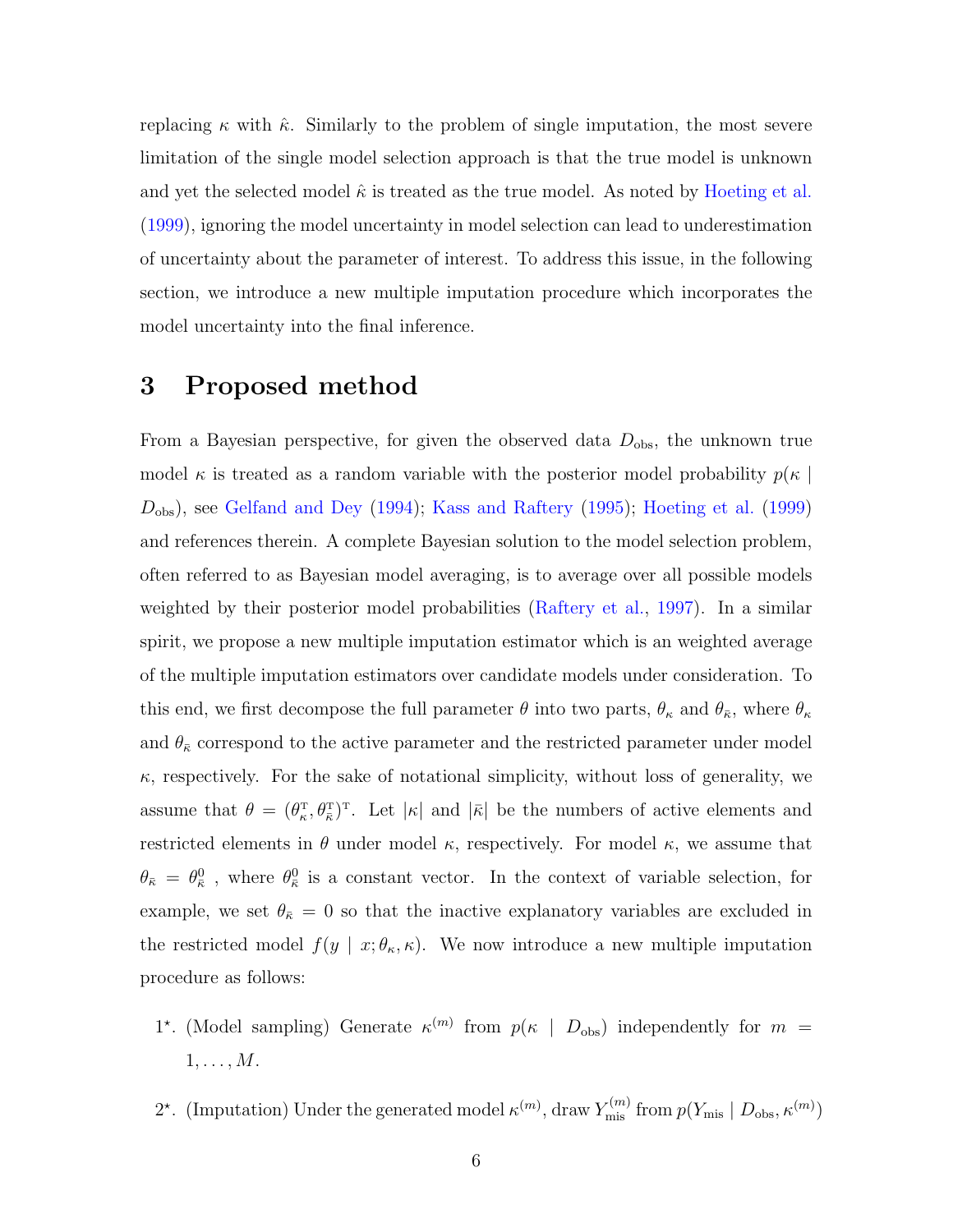<span id="page-6-0"></span>independently for  $m = 1, ..., M$ . Then, define M imputed data sets by  $D_n^{(1)}, ..., D_n^{(M)}$ , where  $D_n^{(m)} = \{X_n, Y_n^{(m)}\}\$ and  $Y_n^{(m)} = \{Y_{obs}, Y_{mis}^{(m)}\}\$ .

- $3^*$ . (Analysis) Using each pair of the complete data sets  $D_n^{(m)}$  and the generated model  $\kappa^{(m)}$ , compute  $\hat{\theta}^{(m)}$  and  $\hat{V}^{(m)}$  using [\(1\)](#page-3-0) and [\(2\)](#page-3-0) under the constraint on  $\theta_{\bar{\kappa}^{(m)}}.$
- 4 ? . (Pooling) The multiple imputation estimator and its variance estimator are computed as

$$
\hat{\theta}_{\rm MI} = M^{-1} \sum_{m=1}^{M} \hat{\theta}^{(m)}, \quad \hat{V}_{\rm MI} = W + \left(1 + M^{-1}\right)B,\tag{3}
$$

where  $W = M^{-1} \sum_{m=1}^{M} \hat{V}^{(m)}$  and  $B = (M-1)^{-1} \sum_{m=1}^{M} (\hat{\theta}^{(m)} - \hat{\theta}_{\text{MI}}) (\hat{\theta}^{(m)} - \hat{\theta}_{\text{MI}})^{\text{T}}$ .

In the newly-developed multiple imputation procedure, to implement the first two steps  $1^*$  and  $2^*$  (Model sampling and Imputation) simultaneously, we can use a variation of the data augmentation algorithm [\(York et al.,](#page-22-0) [1995\)](#page-22-0) by iterating the following three steps until convergence:

- (a) Given the imputed complete data  $D_n^*$ , draw  $\kappa^*$  from  $p(\kappa | D_n^*)$ .
- (b) Given the imputed complete data  $D_n^*$  and the sampled model  $\kappa^*$ , draw  $\theta^*$  from  $p(\theta \mid D_n^*, \kappa^*).$
- (c) Given the model  $\kappa^*$  and the parameter  $\theta^*$ , generate  $y_i^*$  from  $f(y_i | x_i; \theta^*, \kappa^*)$ independently for each missing unit  $i$  and then compute the complete data  $D_n^* = \{X_n, Y_n^*\}$  using  $Y_n^* = \{Y_{\text{obs}}, Y_{\text{mis}}^*\}.$

By the ergodic theorem [\(Birkhoff,](#page-20-0) [1931\)](#page-20-0), as the number of iterations goes to infinity, the limiting distribution of  $(Y^*_{\text{mis}}, \kappa^*)$  in the above data augmentation algorithm is  $p(Y_{\text{mis}}, \kappa \mid D_{\text{obs}}) = p(Y_{\text{mis}} \mid D_{\text{obs}}, \kappa)p(\kappa \mid D_{\text{obs}}).$  In step (a), to generate a model from  $p(\kappa | D_n)$ , we can use

$$
p(\kappa \mid D_n) = \frac{p(\kappa) \int p(Y_n \mid X_n, \theta_\kappa, \kappa) p(\theta_\kappa \mid \kappa) d\theta_\kappa}{\sum_{\kappa \in \mathcal{K}} p(\kappa) \int p(Y_n \mid X_n, \theta_\kappa, \kappa) p(\theta_\kappa \mid \kappa) d\theta_\kappa},
$$
(4)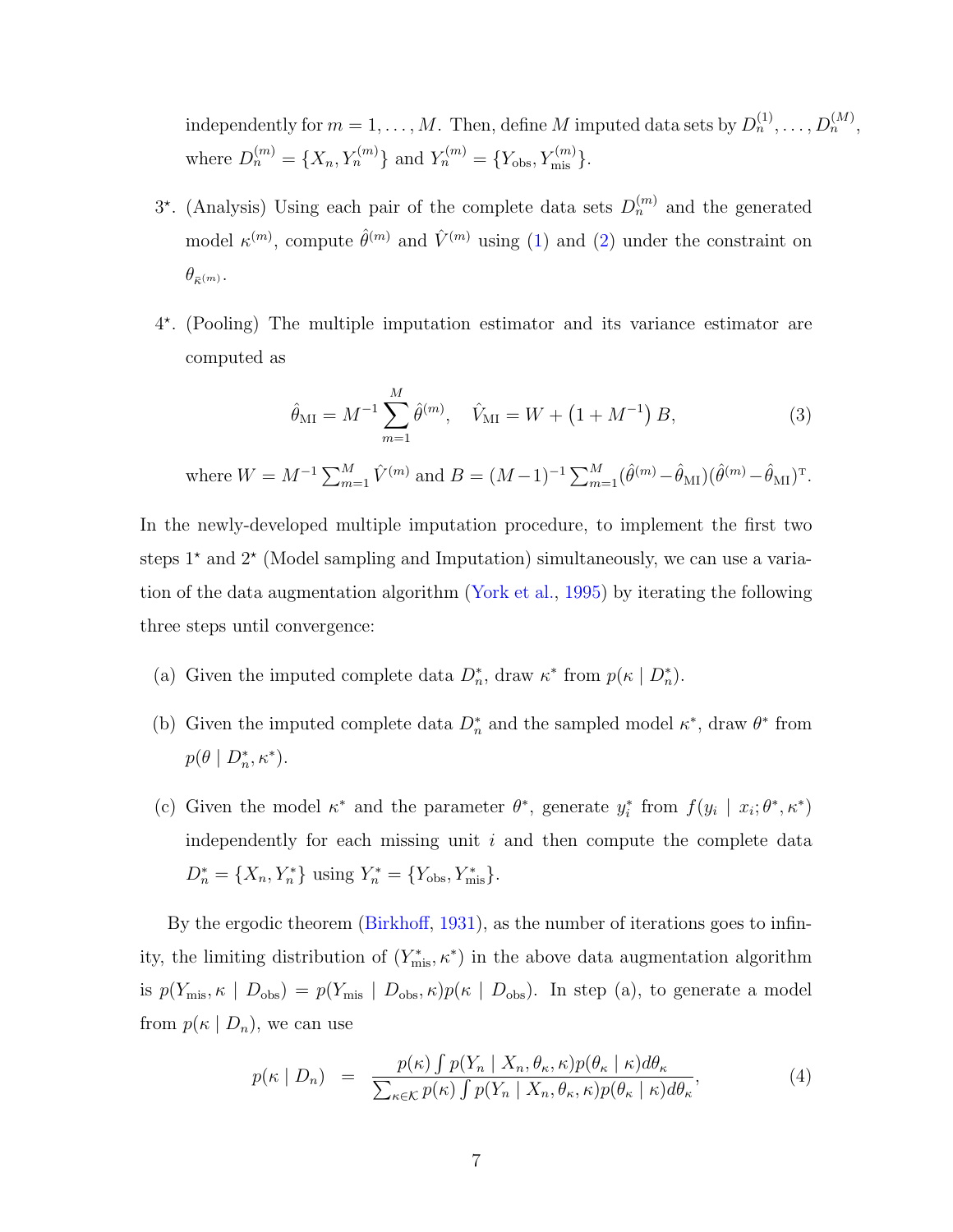<span id="page-7-0"></span>where  $p(\kappa)$  denotes the prior probability that  $\kappa$  is the true model and K is a set of candidate models under consideration. Similarly, in step (b), the sample-data likelihood is an essential component of the posterior distribution given model  $\kappa$  as follows:

$$
p(\theta_{\kappa} \mid D_n, \kappa) = \frac{p(Y_n \mid X_n, \theta_k, \kappa)p(\theta_{\kappa} \mid \kappa)}{\int p(Y_n \mid X_n, \theta_k, \kappa)p(\theta_{\kappa} \mid \kappa)d\theta_{\kappa}}.
$$
\n
$$
(5)
$$

If the sampling process is informative, the sample-data likelihood is not available because  $p(Y_n | X_n, \theta_\kappa, \kappa) \neq \prod_{i \in A} f(y_i | x_i; \theta_\kappa, \kappa)$  under informative sampling. As an alternative way to generate parameters from the posterior distribution under informative sampling, [Kim and Yang](#page-21-0) [\(2017\)](#page-21-0) and [Wang et al.](#page-22-0) [\(2018\)](#page-22-0) recently proposed to replace the posterior distribution in (5) with the following partial posterior distribution:

$$
p_g(\theta_{\kappa} \mid D_n, \kappa) = \frac{g(\hat{\theta}_{k} \mid \theta_{\kappa}, \kappa) p(\theta_{\kappa} \mid \kappa)}{\int g(\hat{\theta}_{\kappa} \mid \theta_{\kappa}, \kappa) p(\theta_{\kappa} \mid \kappa) d\theta_{\kappa}},
$$
\n(6)

where  $g(\hat{\theta}_{\kappa} \mid \theta_{\kappa}, \kappa)$  denotes the sampling distribution of the maximum pseudo likelihood estimator  $\hat{\theta}_{\kappa}$  under model  $\kappa$ .

**Remark 1** Under informative sampling, using  $(6)$ , one may consider substituting

$$
p_g(\kappa \mid D_n) = \frac{p(\kappa) \int g(\hat{\theta}_{\kappa} \mid \theta_{\kappa}, \kappa) p(\theta_{\kappa} \mid \kappa) d\theta_{\kappa}}{\sum_{\kappa \in \mathcal{K}} p(\kappa) \int g(\hat{\theta}_{\kappa} \mid \theta_{\kappa}, \kappa) p(\theta_{\kappa} \mid \kappa) d\theta_{\kappa}}
$$

for the posterior model distribution in [\(4\)](#page-6-0). However, under non-informative (flat or diffuse) priors, this partial posterior model distribution suffers from an identifiability issue which is discussed in Appendix [E.](#page-19-0)

To avoid the identifiability issue, we propose to employ the sampling distribution of the unconstrained pseudo likelihood estimator  $\hat{\theta}$ , where  $\hat{\theta}$  is obtained by maximizing [\(1\)](#page-3-0) without any restrictions on  $\theta$  and use

$$
p_g(\kappa \mid D_n) = \frac{p(\kappa) \int g(\hat{\theta} \mid \theta_{\kappa}, \kappa) p(\theta_{\kappa} \mid \kappa) d\theta_{\kappa}}{\sum_{\kappa \in \mathcal{K}} p(\kappa) \int g(\hat{\theta} \mid \theta_{\kappa}, \kappa) p(\theta_{\kappa} \mid \kappa) d\theta_{\kappa}},
$$
(7)

where  $g(\hat{\theta} | \theta_{\kappa}, \kappa)$  is the sampling distribution of  $\hat{\theta}$  under model  $\kappa$ .

We thus modify steps  $(a) - (b)$  as follows: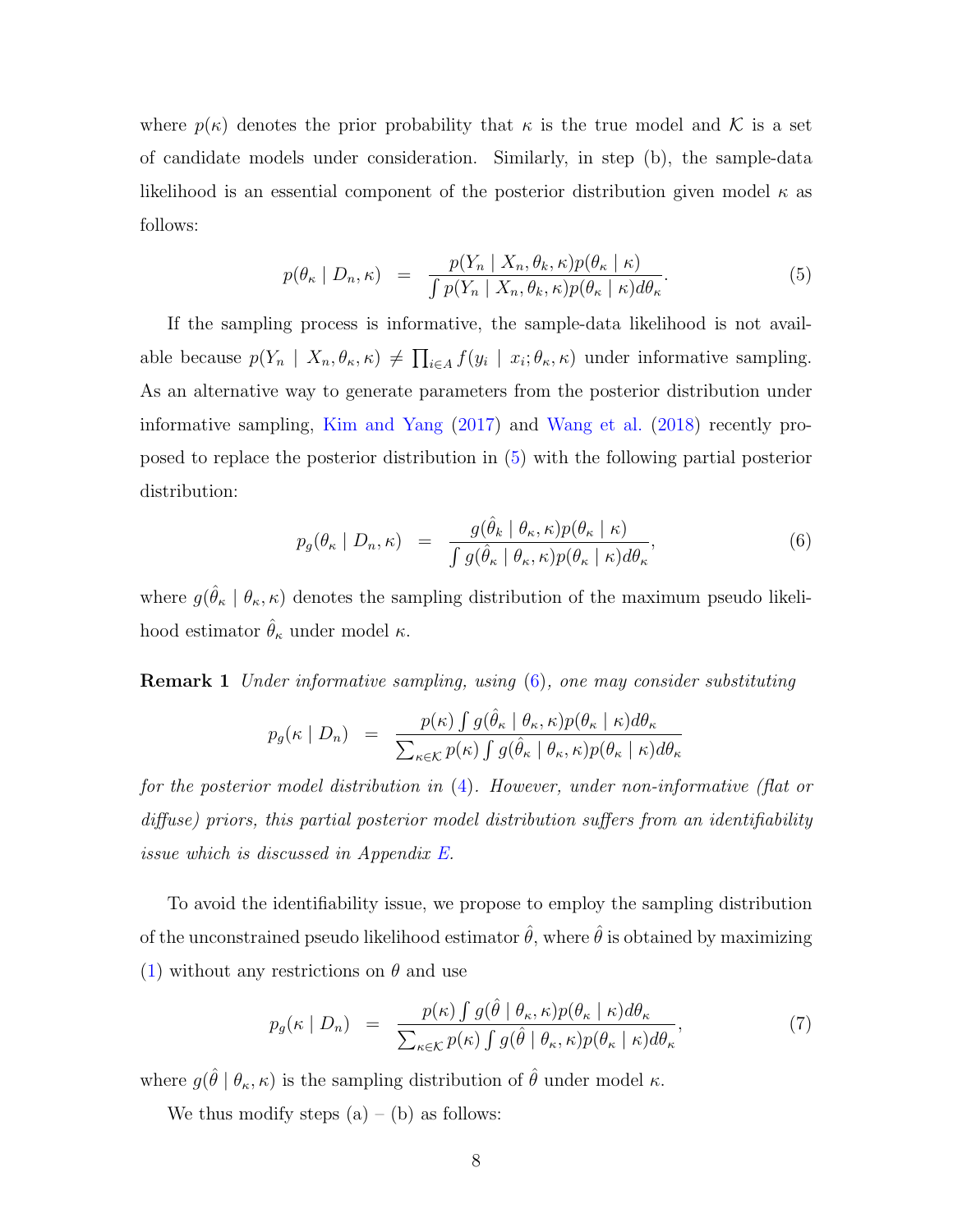- <span id="page-8-0"></span>(a<sup>\*</sup>) Given the imputed complete data  $D_n^*$ , draw  $\kappa^*$  from  $p_g(\kappa | D_n^*)$  in [\(7\)](#page-7-0).
- (b<sup>\*</sup>) Given the imputed data  $D_n^*$  and the sampled model  $\kappa^*$ , draw  $\theta_{\kappa^*}^*$  from  $p_g(\theta_{\kappa})$  $D_n^*, \kappa^*$ ) in [\(6\)](#page-7-0).

**Remark 2** If equation [\(7\)](#page-7-0) is available in a closed form, we can easily generate  $\kappa^*$ from  $p_g(\kappa \mid D_n)$  in step  $(a^*)$  by drawing a random sample from a categorical distribution with probabilities  $p_g(\kappa \mid D_n)$ ,  $\kappa \in \mathcal{K}$ . In general, however, the integrals in [\(7\)](#page-7-0) are intractable analytically. In this case, numerical approaches such as Laplace's method [\(Tierney and Kadane,](#page-22-0) [1986;](#page-22-0) [Tierney et al.,](#page-22-0) [1989\)](#page-22-0) can be used for approximation. In Theorem [1](#page-9-0) of Section 4, we derive a useful approximation for  $p_g(\kappa \mid D_n)$  which facilitates the categorical distribution sampling in step  $(a<sup>*</sup>)$ .

To sum up, our strategy for implementing the new multiple imputation procedure is as follows: (Model sampling and Imputation) We first generate M samples of missing dataset and model,  $(Y_{\text{mis}}^{(1)}, \kappa^{(1)}), \ldots, (Y_{\text{mis}}^{(M)}, \kappa^{(M)})$ , through the new data augmentation steps,  $(a^*)$ ,  $(b^*)$  and  $(c)$ . We then implement the remaining two steps 3 ? and 4? to obtain the proposed multiple imputation estimator and its variance estimator in  $(3)$ .

#### 4 Main results

In this section, we establish asymptotic properties of the proposed method. Our results rely on the following regularity assumptions that are analogous to [Kim and](#page-21-0) [Yang](#page-21-0) [\(2017\)](#page-21-0):

Assumption 1 The regularity conditions for the asymptotic normality of the pseudo maximum likelihood estimator hold for the sequence of finite populations and samples under the unconstrained model.

**Assumption 2** Let  $\Theta_{\kappa}$  be the (active) parameter space under model  $\kappa$ . The prior distribution under model  $\kappa$  satisfies the Lipschitz condition over  $\Theta_{\kappa}$ , that is, there exists a positive constant  $c_{\kappa}(<\infty)$  such that  $|p(\theta_{\kappa}|\kappa) - p(\vartheta_{\kappa}|\kappa)| \leq c_{\kappa} ||\theta_{\kappa} - \vartheta_{\kappa}||$  for  $\theta_{\kappa}, \vartheta_{\kappa} \in \Theta_{\kappa}.$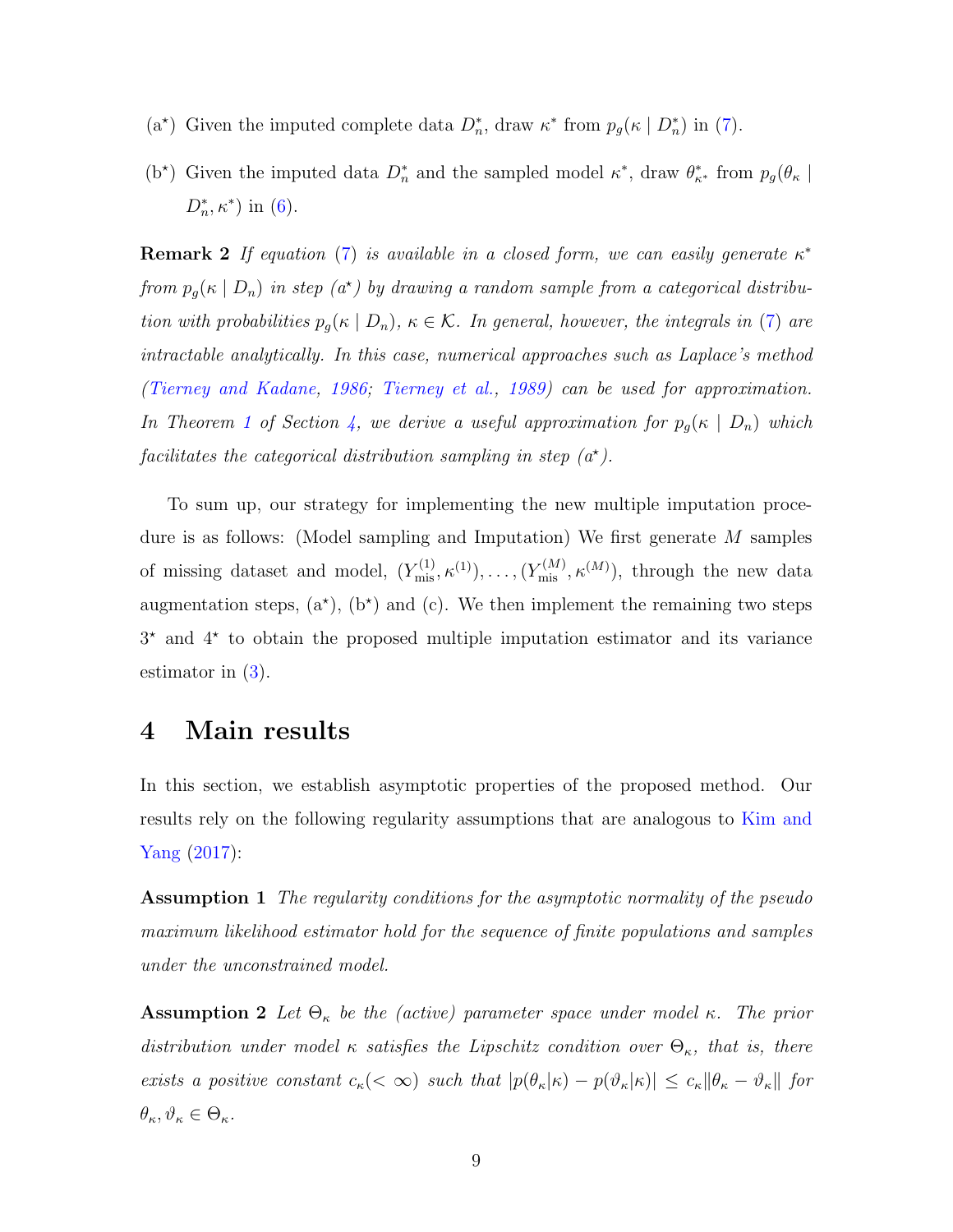<span id="page-9-0"></span>**Assumption 3** Let  $\mathcal{B}_n$  be an open ball with center  $\theta^{\dagger}$  and radius  $r_n = O(n^{\rho-1/2})$  for  $0 < \rho < 1/2$ , where  $\theta^{\dagger}$  indicates the true parameter under the unconstrained model. For any  $\theta \in \mathcal{B}_n$ , the variance estimator  $\hat{V}(\hat{\theta})$  satisfies  $var(\hat{\theta}|\theta) = \hat{V}(\hat{\theta})\{1 + o_p(1)\}\$ and  $(\theta - \hat{\theta})^{\mathrm{T}} \text{var}(\hat{\theta} | \theta)^{-1} (\theta - \hat{\theta}) = (\theta - \hat{\theta})^{\mathrm{T}} \hat{V}(\hat{\theta})^{-1} (\theta - \hat{\theta}) \{1 + o_p(1)\} \text{ as } n \to \infty.$ 

Let  $\hat{\theta}$  and  $\hat{V}(\hat{\theta})$  be the pseudo maximum likelihood estimator and the variance estimator under the unconstrained model. We can decompose  $\hat{\theta}$  and  $\hat{V}(\hat{\theta})$  into

$$
\hat{\theta} = \begin{pmatrix} \tilde{\theta}_{\kappa} \\ \tilde{\theta}_{\bar{\kappa}} \end{pmatrix}, \quad \hat{V}(\hat{\theta}) = \begin{pmatrix} \tilde{V}_{\kappa,\kappa} & \tilde{V}_{\kappa,\bar{\kappa}} \\ \tilde{V}_{\bar{\kappa},\kappa} & \tilde{V}_{\bar{\kappa},\bar{\kappa}} \end{pmatrix},
$$

corresponding to  $\theta = (\theta_{\kappa}^{\mathrm{T}}, \theta_{\bar{\kappa}}^{\mathrm{T}})^{\mathrm{T}}$ . Define  $\tilde{\theta}_{\kappa}^0 = \tilde{\theta}_{\kappa} + \tilde{V}_{\kappa,\bar{\kappa}}(\tilde{V}_{\bar{\kappa},\bar{\kappa}})^{-1}(\theta_{\bar{\kappa}}^0 - \tilde{\theta}_{\bar{\kappa}})$ , where  $\theta_{\bar{\kappa}}^0$  is the constrained parameter under model  $\kappa$ . First, we study an asymptotic behavior of the proposed posterior model distribution.

**Theorem 1** Let  $p_g(\kappa \mid D_n)$  be the partial posterior distribution of model  $\kappa$  defined in [\(7\)](#page-7-0). Define

$$
\tilde{p}_g(D_n \mid \kappa) = \begin{cases} \phi(\theta_{\bar{\kappa}}^0 \mid \tilde{\theta}_{\bar{\kappa}}, \tilde{V}_{\bar{\kappa},\bar{\kappa}}) p(\tilde{\theta}_{\kappa}^0 \mid \kappa), & \text{if } |\bar{k}| > 0 \\ p(\tilde{\theta}_{\kappa} \mid \kappa) & \text{if } |\bar{k}| = 0 \end{cases},
$$

where  $\phi(\cdot \mid \mu, \Sigma)$  is the probability density function of  $\mathcal{N}(\mu, \Sigma)$  and  $p(\theta_{\kappa} \mid \kappa)$  is the prior distribution of  $\theta_{\kappa}$  under model  $\kappa$ . Under Assumptions [1](#page-8-0) – [3,](#page-8-0) conditional on the complete data  $D_n$ ,

$$
\left| p_g(\kappa \mid D_n) - \frac{\tilde{p}_g(D_n \mid \kappa) p(\kappa)}{\sum_{\kappa \in \mathcal{K}} \tilde{p}_g(D_n \mid \kappa) p(\kappa)} \right| \to 0,
$$

in probability as  $n \to \infty$  for  $\kappa \in \mathcal{K}$ .

The proof of Theorem 1 is shown in Appendix [B.](#page-15-0) Theorem 1 leads to a useful approximation to  $p_g(\kappa | D_n)$ , which can be used for the proposed step  $(a^*)$  in Section [3.](#page-5-0)

The Bayesian model selection consistency assures that the posterior probability of the most parsimonious true model tends to one as the sample size goes to infinity [\(Casella et al.,](#page-20-0) [2009\)](#page-20-0). The following theorem shows that the proposed method achieves the model selection consistency.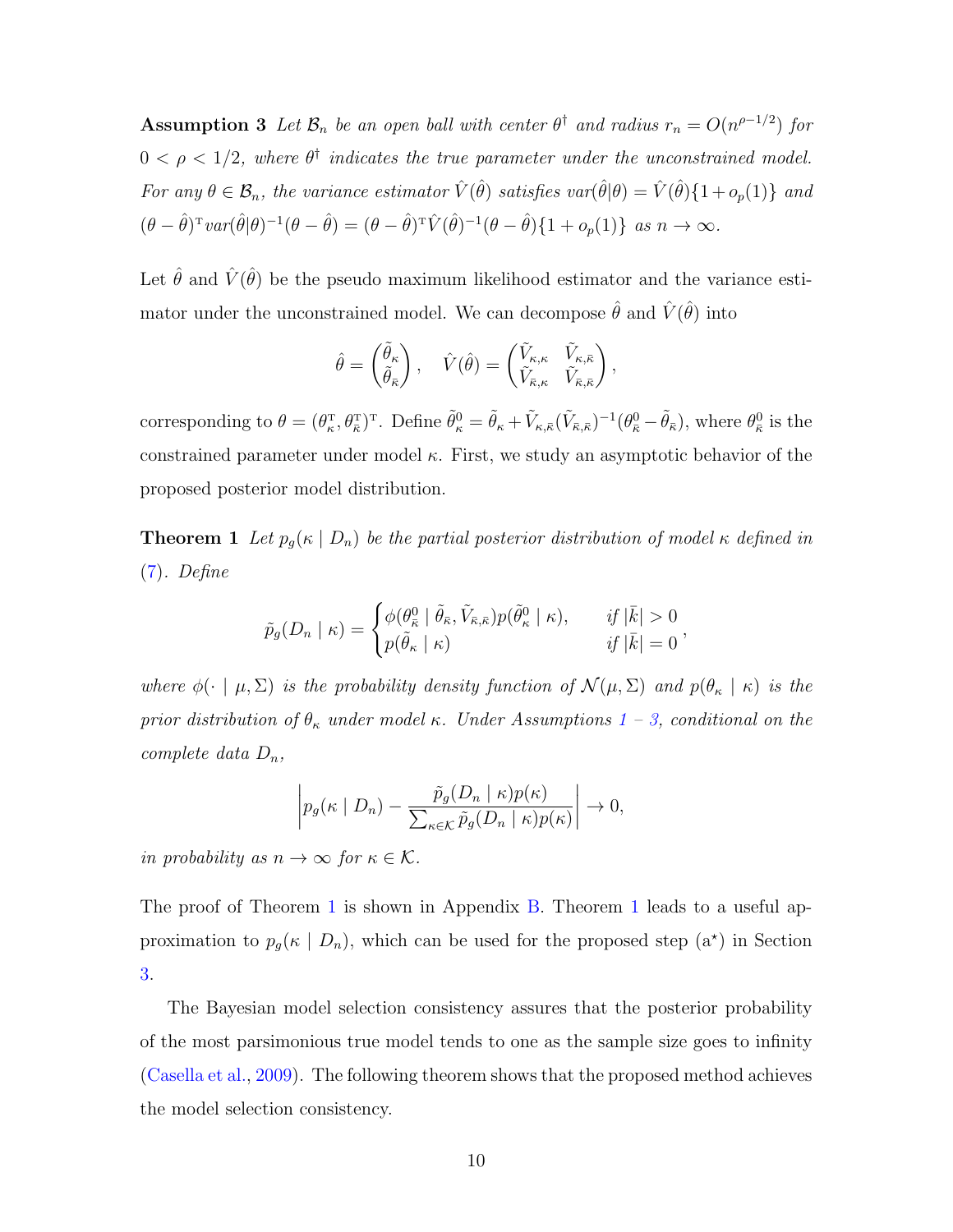<span id="page-10-0"></span>**Theorem 2** Let  $\tau$  be the most parsimonious true model. Suppose that  $p(\tau) > 0$ regardless of n. Under Assumptions  $1 - 3$  $1 - 3$ , conditional on the complete data  $D_n$ ,

$$
p_g(\tau \mid D_n) \to 1
$$

in probability as  $n \to \infty$ , if  $\sqrt{n}(\hat{\theta} - \theta^{\dagger})$  is bounded in probability and

$$
0<\frac{p(\tilde{\theta}_{\kappa_1}^0|\kappa_1)}{p(\tilde{\theta}_{\kappa_2}^0|\kappa_2)}<\infty
$$

as  $n \to \infty$  for any  $\kappa_1, \kappa_2 \in \mathcal{K}$ .

The proof of Theorem [2](#page-9-0) is shown in Appendix [C.](#page-16-0) Under our missing data setup, it is also important to show that  $p_g(\tau | D_{obs}) \to 1$  as  $n \to \infty$ . Applying Theorem [2](#page-9-0) and noting that  $p_g(D_{obs} \mid \tau) = \int p_g(D_n \mid \tau) dY_{mis}$ , as  $n \to \infty$ , we have

$$
p_g(D_{\text{obs}} \mid \tau) = \int \frac{p_g(\tau \mid D_n) p_g(D_n)}{p(\tau)} dY_{\text{mis}} \to \int p_g(D_n) / p(\tau) dY_{\text{mis}} = p_g(D_{\text{obs}}) / p(\tau),
$$

in probability, where  $p_g(D_n | \tau) = \int g(\hat{\theta} | \theta_\tau, \tau) p(\theta_\tau | \tau) d\theta_\tau$ . By Bayes' theorem, this thus implies that  $p_g(\tau | D_{obs}) = p_g(D_{obs} | \tau) p(\tau) / p_g(D_{obs}) \to 1$  in probability as  $n \to \infty$ .

The next theorem shows that the proposed multiple imputation method is asymptotically equivalent to the posterior inference given the observed data under the true model when the sample size is sufficiently large.

**Theorem 3** Given the most parsimonious true model  $\tau$  and the observed data  $D_{obs}$ , define

$$
p_g(\theta_\tau | D_{\text{obs}}, \tau) = \frac{\int g(\hat{\theta}_\tau | \theta_\tau, \tau) p(\theta_\tau | \tau) dY_{\text{mis}}}{\int \int g(\hat{\theta}_\tau | \theta_\tau, \tau) p(\theta_\tau | \tau) dY_{\text{mis}} d\theta_\tau}.
$$

Under the sufficient conditions in Theorem [2](#page-9-0) and the population missingness at random assumption, we have

$$
p \lim_{M \to \infty} \hat{\theta}_{\mathrm{MI}} = \begin{bmatrix} E_g(\theta_\tau \mid D_{\mathrm{obs}}, \tau) \\ \theta_\tau^{\dagger} \end{bmatrix}, \quad p \lim_{M \to \infty} \hat{V}_{\mathrm{MI}} = \begin{bmatrix} var_g(\theta_\tau \mid D_{\mathrm{obs}}, \tau) & 0_{|\tau| \times |\bar{\tau}|} \\ 0_{|\bar{\tau}| \times |\tau|} & 0_{|\bar{\tau}| \times |\bar{\tau}|} \end{bmatrix},
$$

in probability as  $n \to \infty$ , where the conditional expectations are with respect to  $p_g(\theta_\tau|D_{\text{obs}},\tau)$  and  $\theta^\dagger_{\bar{\tau}}$  $\frac{1}{\tau}$  is the sub-vector of  $\theta^{\dagger}$  corresponding to  $\theta_{\bar{\tau}}$ .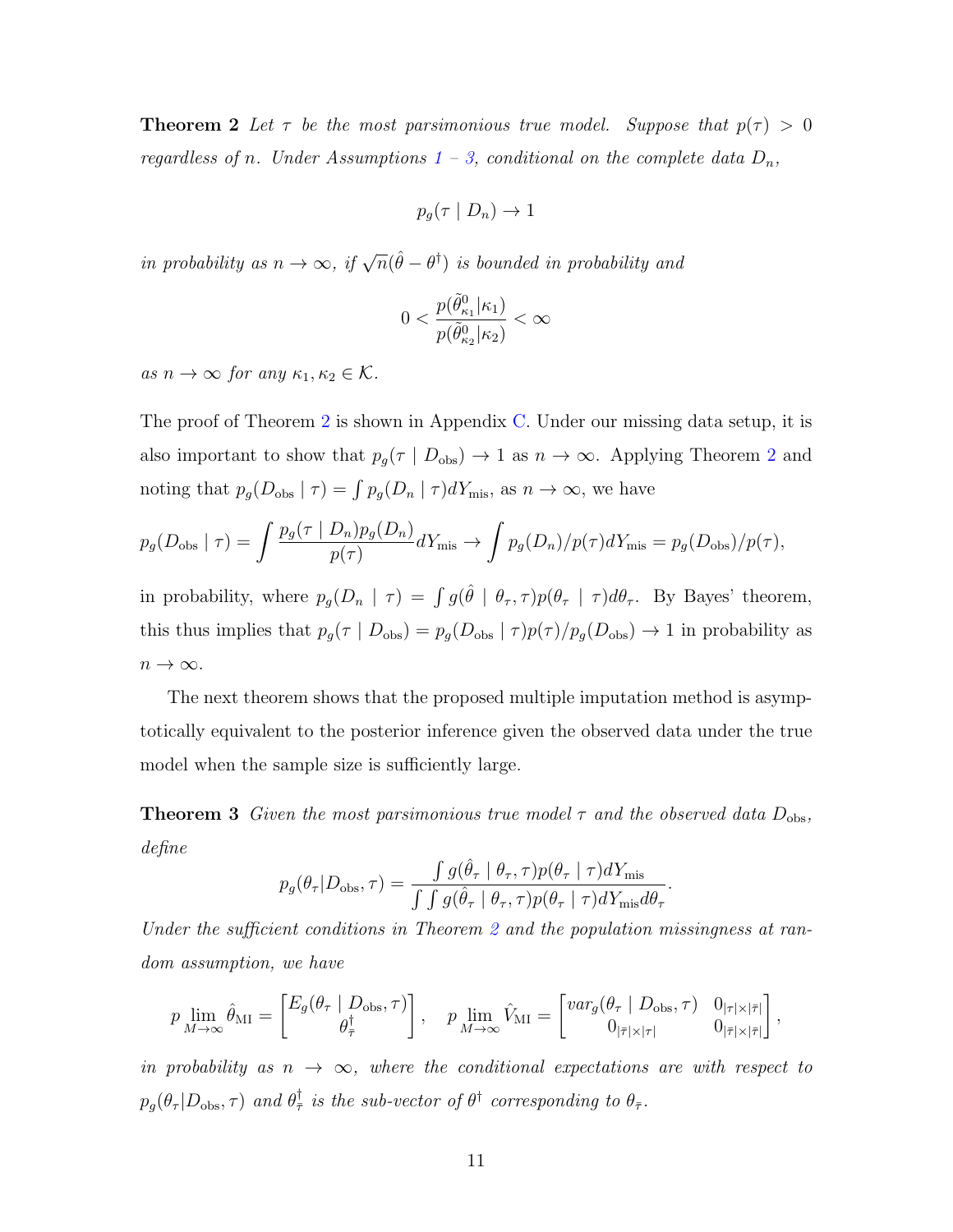The proof of Theorem [3](#page-10-0) is given in Appendix [D.](#page-18-0) Theorem [3](#page-10-0) is similar to Theorem 1 of [Kim and Yang](#page-21-0) [\(2017\)](#page-21-0). According to Lemma 1 of [Kim and Yang](#page-21-0) [\(2017\)](#page-21-0), Theorem [3](#page-10-0) implies that  $(\hat{V}_{\tau,\tau}^{\text{MI}})^{-1/2}(\hat{\theta}_{\tau}^{\text{MI}} - \theta_{\tau}^{\dagger}) \to \mathcal{N}(0, I)$  in distribution and  $\hat{\theta}_{\bar{\tau}}^{\text{MI}} - \theta_{\bar{\tau}}^{\dagger} = o_p(1)$  for sufficiently large n and M, where  $\hat{\theta}_{\tau}^{\text{MI}}$  $_{\tau}^{\rm MI}$  and  $\hat{\theta}_{\bar{\tau}}^{\rm MI}$  $\frac{M}{\tau}$  are sub-vectors of  $\hat{\theta}_{\text{MI}}$  corresponding to  $\theta_{\tau}$  and  $\theta_{\bar{\tau}}$ , respectively, and  $\hat{V}_{\tau,\tau}^{\text{MI}}$  is a sub-matrix of  $\hat{V}_{\text{MI}}$  corresponding to  $\hat{\theta}_{\tau}^{\text{MI}}$  $_{\tau}^{\rm MI}.$ 

### 5 Simulation study

To assess the finite-sample performance of the proposed method, we conduct a limited simulation study for variable selection, which is one of the most important issues in regression analysis. We consider two scenarios under informative sampling design.

In Scenario I, we generate continuous response data as follows: First, we generate a finite population of size  $N = 30,000$  from the following superpopulation model:  $y_i = \beta_0 + \beta_1 x_{i1} + \cdots + \beta_{12} x_{i12} + \epsilon_i$ , where  $x_{ij} \stackrel{iid}{\sim} \mathcal{N}(2, 2)$ ,  $\epsilon_i \stackrel{iid}{\sim} \mathcal{N}(0, \sigma^2)$ , and  $\theta = (\beta_0, \beta_1, \beta_2, \dots, \beta_{12}, \sigma^2) = (-0.5, 1, 0, \dots, 0, 1)$ . Second, we generate the response indicator  $\delta_i$  from Bernoulli $(\psi_i)$  independently, where  $\text{logit}(\psi_i) = 0.2 + 0.1x_{1i}$ . Third, we select a sample from the finite population using Poisson sampling with the sampling indicator  $I_i \stackrel{ind}{\sim} \text{Bernoulli}(\pi_i)$ , where  $\text{logit}(1 - \pi_i) = 4.5 - 0.2y_i$ . In this scenario, the true data-generating model  $\tau$  is  $y_i \stackrel{ind}{\sim} \mathcal{N}(\mu_{\tau i}, \sigma^2)$  with  $\mu_{\tau i} = \beta_0 + \beta_1 x_{i1}$ . In Scenario II, we generate binary response data as follows: First, we generate a finite population of size  $N = 30,000$  from the following superpopulation model:  $y_i \stackrel{ind}{\sim} \text{Bernoulli}(\mu_i)$  with  $\text{logit}(\mu_i) = \beta_0 + \beta_1 x_{i1} + \cdots + \beta_{12} x_{i12}$ , where  $x_{ij} \stackrel{iid}{\sim} \mathcal{N}(1, 2)$ and  $\theta = (\beta_0, \beta_1, \beta_2, \dots, \beta_{12}) = (-0.5, 1, 0, \dots, 0)$ . Second, we generate the response indicator  $\delta_i$  from Bernoulli $(\psi_i)$  independently, where  $\text{logit}(\psi_i) = 0.2 + 0.2x_{1i}$ . Third, we select a sample from the finite population using Poisson sampling with the sampling indicator  $I_i \stackrel{ind}{\sim} \text{Bernoulli}(\pi_i)$ , where  $\text{logit}(1 - \pi_i) = 4.4 - 0.3y_i$ . In Scenario II, the true data-generating model  $\tau$  is  $y_i \stackrel{ind}{\sim} \text{Bernoulli}(\mu_{\tau i})$  with  $\text{logit}(\mu_{\tau i}) = \beta_0 + \beta_1 x_{i1}$ . For each scenario, we repeat 3, 000 Monte Carlo simulations. For both scenarios, the sampling mechanism is non-ignorable. In addition, since  $y_i$  and  $\delta_i$  are conditionally independent given  $x_i$ , the missingness at random holds at population level. The average response rate is around 60% for both scenarios. The sample sizes range from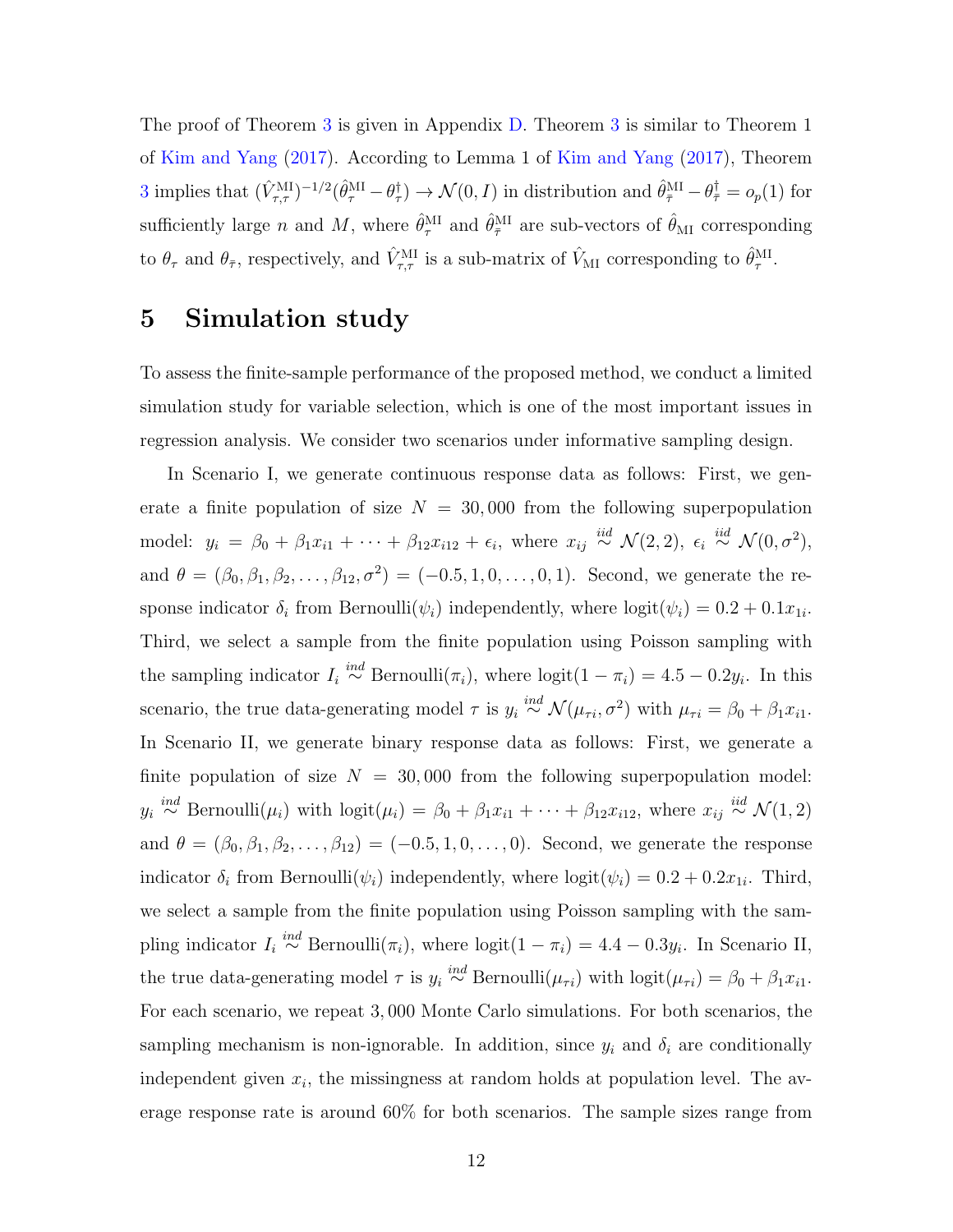397 to 541 with median 470 in Scenario I and from 371 to 514 with median 438 in Scenario II.

The parameters of interest are the relevant coefficients of the true data-generating model,  $(\beta_0, \beta_1) = (-0.5, 1)$ . For the candidate model set K, we consider all possible  $2^{12} (= 4,096)$  regression models, where every model in K includes the intercept. We assume that there is no preferred model in K and we thus define  $p(\kappa) \propto 1$  for  $\kappa \in \mathcal{K}$ . Let  $\mathcal{A}_{\kappa}$  be an index set of active coefficients under model  $\kappa$ . For each model  $\kappa$ , to make the prior distribution of the parameter relatively flat, we assign  $\beta_j \stackrel{iid}{\sim} \mathcal{N}(0, 10^5)$ for  $j \in \mathcal{A}_{\kappa}$  and  $p(\beta_j = 0) = 1$  for  $j \notin \mathcal{A}_{\kappa}$  in both scenarios, and  $\log \sigma^2 \sim \mathcal{N}(0, 10^5)$  in Scenario I. It is straightforward to check that our priors satisfy the sufficient conditions to achieve the model selection consistency in Theorem [2.](#page-9-0)

We compare the following four multiple imputation methods based on imputation size  $M = 100$ : (i) multiple imputation under the true model, which is a benchmark for comparison; (ii) multiple imputation under the full model; (iii) multiple imputation under the best model selected by LASSO [\(Tibshirani,](#page-22-0) [1996\)](#page-22-0); (iv) the proposed multiple imputation. In (i), under the true model, we implement the multiple imputation procedure of [Kim and Yang](#page-21-0) [\(2017\)](#page-21-0) (say KY-MI), which is most suitable for non-ignorable sampling mechanism. In (ii), KY-MI is used under the full model. In (iii), assuming the complete data is available, we first select a single best model by maximizing the pseudo log-likelihood of [\(1\)](#page-3-0) subject to the LASSO penalty, where the regularization parameter is chosen by 10-fold cross-validation. Then, given the best model, KY-MI is applied to the observed data. In (iv), we employ the proposed method with the asymptotic distributions of  $p_g(\kappa | D_n)$  and  $p_g(\theta_{\kappa} | D_n, \kappa)$  derived in Section [4.](#page-8-0) For the sampling weights, we use  $w_i = 1/\pi_i$ .

The simulation results are summarized in Table [1.](#page-13-0) In both scenarios, the performance of the proposed method  $(MI<sub>BMA</sub>)$  is always comparable to that of the imputation method based on the true model  $(MI_{TRUE})$ . Furthermore, the true positive rate (TPR) and the true negative rate (TNR) of  $M_{BMA}$  are close to 100(%) in both scenarios. Indeed, the results of our simulation study agree with our theoretical results in Section [4.](#page-8-0) However, as the full model includes all the irreverent variables, the full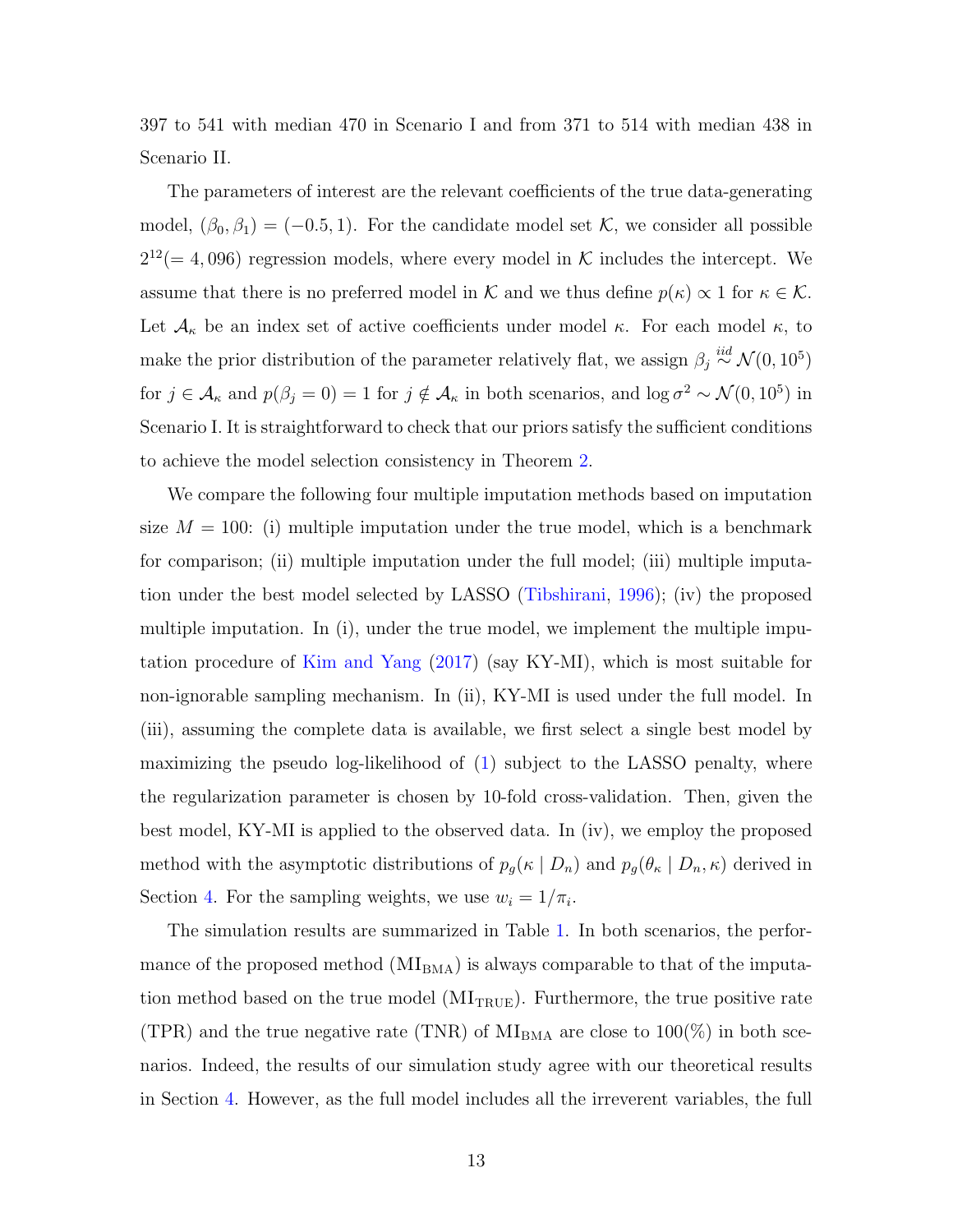<span id="page-13-0"></span>model-based approach  $(MI_{\text{FULL}})$  has large variance and mean squared error (MSE), especially for the intercept  $(\beta_0)$  estimate. Similarly, the model selection approach (MILASSO) involves large variance and mean squared error for the intercept estimate. The true negative rate of variable selection using the LASSO is low, less than 80% in both scenarios, and this means that the LASSO method tends to select an overfitted model. Furthermore, the model selection approach provides poor coverage probability (CP) of 95% confidence interval for the intercept estimate. This is due to the fact that the best model-based method ignores the uncertainty associated with variable selection. Our results clearly show that implementing the multiple imputation procedures under a single best model leads to underestimation of the variance of multiple imputation estimator.

Table 1: Simulation results based on Monte Carlo sample size  $= 3,000$ . Notation: CP — Coverage Probability; Var — Variance; MSE — Mean Squared Error; TPR — True Positive Rate; TNR — True Negative Rate.

| Scenario | Method                                                                                | CP        |           | Var                          |                               | <b>Bias</b>   |           | MSE                 |           |        | <b>TPR TNR</b> |
|----------|---------------------------------------------------------------------------------------|-----------|-----------|------------------------------|-------------------------------|---------------|-----------|---------------------|-----------|--------|----------------|
|          |                                                                                       | $(95\%)$  |           | $(\times 10^4)$              |                               | $(\times 10)$ |           | $(\times 10^4)$     |           | $(\%)$ | $(\%)$         |
|          |                                                                                       | $\beta_0$ | $\beta_1$ | $\beta_0$                    | $\beta_1$                     | $\beta_0$     | $\beta_1$ | $\beta_0$           | $\beta_1$ |        |                |
|          | $\rm MI_{TRUE}$                                                                       | 94.6 95.0 |           | 169.6                        | $22.4 \mid 0.0 \mid 0.0 \mid$ |               |           | 174.0               | 22.9      | 100    | 100            |
|          | $\rm MI_{BMA}$                                                                        |           |           | 94.6 95.2 175.9 22.4 0.0 0.0 |                               |               |           | 178.1               | 22.8      | 100    | 99.9           |
|          | $\text{MI}_{\text{LASSO}}$   88.0   95.0   352.6   21.9   0.1   0.0   592.1           |           |           |                              |                               |               |           |                     | 23.0      | 100    | 78.5           |
|          | $\text{MI}_{\text{FULL}}$   93.5   93.9   1045.0   21.7   0.1   0.0   1133.2   23.5   |           |           |                              |                               |               |           |                     |           | 100    | $\overline{0}$ |
| $\rm II$ | $\text{MI}_{\text{TRUE}}$   95.5   94.7   402.9                                       |           |           |                              |                               |               |           | 220.5 0.0 0.1 391.0 | 230.2     | 100    | 100            |
|          | $\text{MI}_{\text{BMA}}$   95.4   94.6   409.9   220.7   0.0   0.1   394.5   230.9    |           |           |                              |                               |               |           |                     |           | 100    | 99.9           |
|          | $\text{MI}_{\text{LASSO}}$   89.9   94.8   754.0   233.0   0.0   0.4   1157.5   266.1 |           |           |                              |                               |               |           |                     |           | 100    | 76.5           |
|          | $\text{MI}_{\text{FULL}}$   93.9   93.9   1913.6   253.5   0.0   0.7   2139.6   331.5 |           |           |                              |                               |               |           |                     |           | 100    | $\overline{0}$ |

# 6 Concluding remarks

We have developed a new multiple imputation method using the idea of Bayesian model averaging. The proposed method provides valid inference incorporating the uncertainty of model selection and also often achieves more efficient estimator than the method based on a single best model. For example, in our simulation study in Section 5, our proposed method shows smaller MSE than the multiple imputation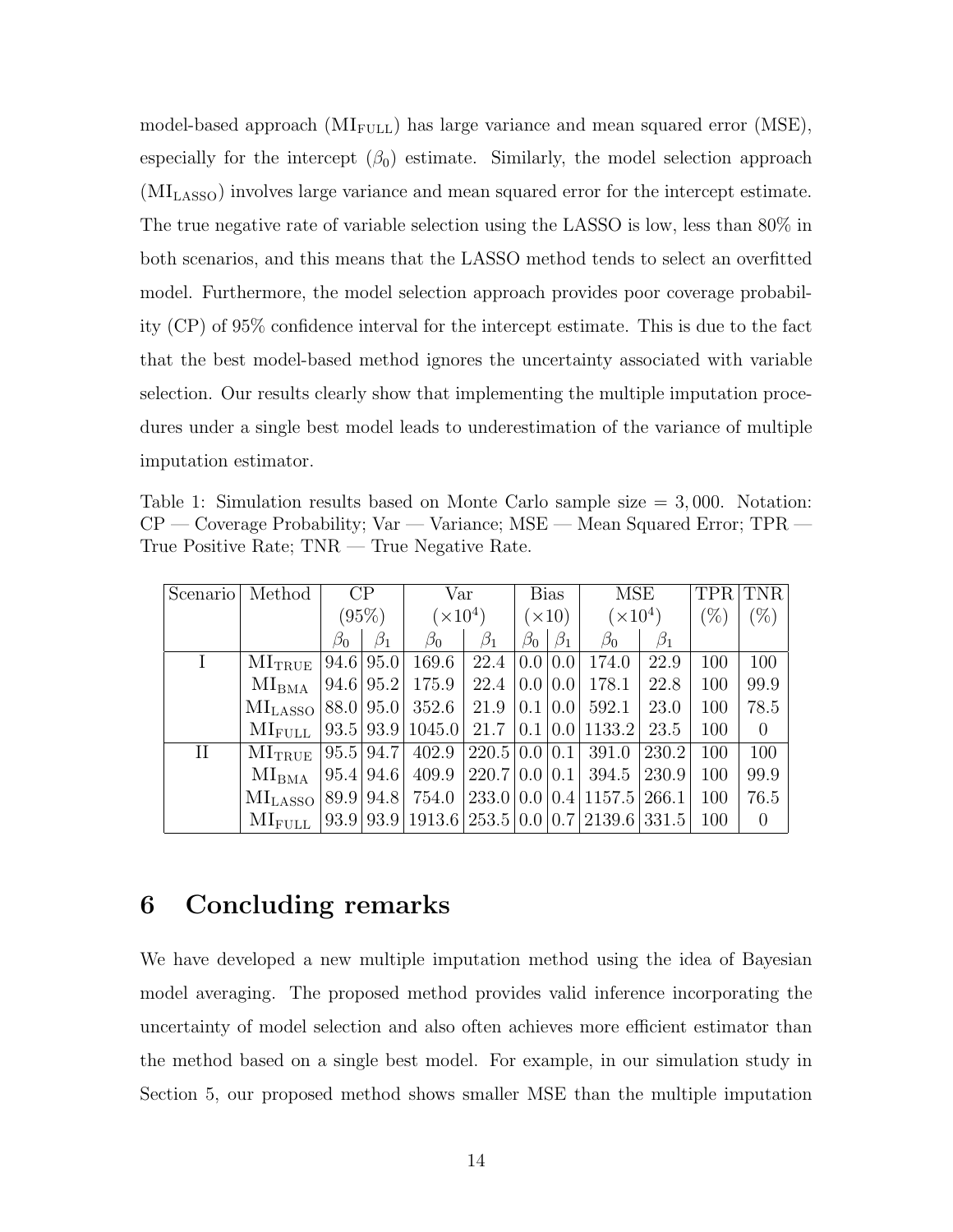<span id="page-14-0"></span>estimator using Lasso-based model selection. The Bayesian approach captures all the uncertainly automatically and the computation is relatively simple.

The proposed method can be directly extended to handle high dimensional model problem for imputation. Extensions to tree-based methods, such as random forests [\(Breiman,](#page-20-0) [2001\)](#page-20-0), can also be interesting. Such extensions will be topics for future research.

# Appendix

This appendix includes the proofs of Theorems 1, 2 and 3 and a discussion on the identifiability issue. In our proofs, Lemma 1 of [Kim and Yang](#page-21-0) [\(2017\)](#page-21-0) is needed. For the sake of readability, we restate the lemma as follows.

**Lemma 1** Under Assumptions 1, 2 and 3, conditional on the full sample data and model  $\kappa(\supset \tau)$ ,

$$
\int \left| p_g(\theta_{\kappa} \mid D_n, \kappa) - \phi(\theta_{\kappa} \mid \hat{\theta}_{\kappa}, \hat{V}(\hat{\theta}_{\kappa})) \right| d\theta_{k} \to 0
$$

in probability, as  $n \to \infty$ .

# A Proof of Lemma 1

In the proof of Lemma 1, [Kim and Yang](#page-21-0) [\(2017\)](#page-21-0) showed that as  $n \to \infty$ ,

$$
p_g(\theta_\kappa \mid D_n, \kappa) - \phi(\theta_\kappa \mid \hat{\theta}_\kappa, \hat{V}(\hat{\theta}_\kappa)) = o_p(1),
$$
\n(8)

for  $\theta_{\kappa} \in \mathcal{B}_{\kappa,n}$ , where  $\mathcal{B}_{\kappa,n}$  denotes an open ball with center  $\theta_{\kappa}^{\dagger}$  and radius  $r_n =$  $O(n^{\rho-1/2})$  for  $0 < \rho < 1/2$ . By the reverse Fatou's lemma, (8) implies

$$
p \lim_{n \to \infty} \int_{\mathcal{B}_{\kappa,n}} \left| p_g(\theta_\kappa \mid D_n, \kappa) - \phi(\theta_\kappa \mid \hat{\theta}_\kappa, \hat{V}(\hat{\theta}_\kappa)) \right| d\theta_\kappa = 0.
$$
 (9)

In the proof of Lemma 1, [Kim and Yang](#page-21-0) [\(2017\)](#page-21-0) also showed that

$$
p \lim_{n \to \infty} \int_{\mathcal{B}_{\kappa,n}} \phi(\theta_{\kappa} \mid \hat{\theta}_{\kappa}, \hat{V}(\hat{\theta}_{\kappa})) d\theta_{\kappa} = 1.
$$
 (10)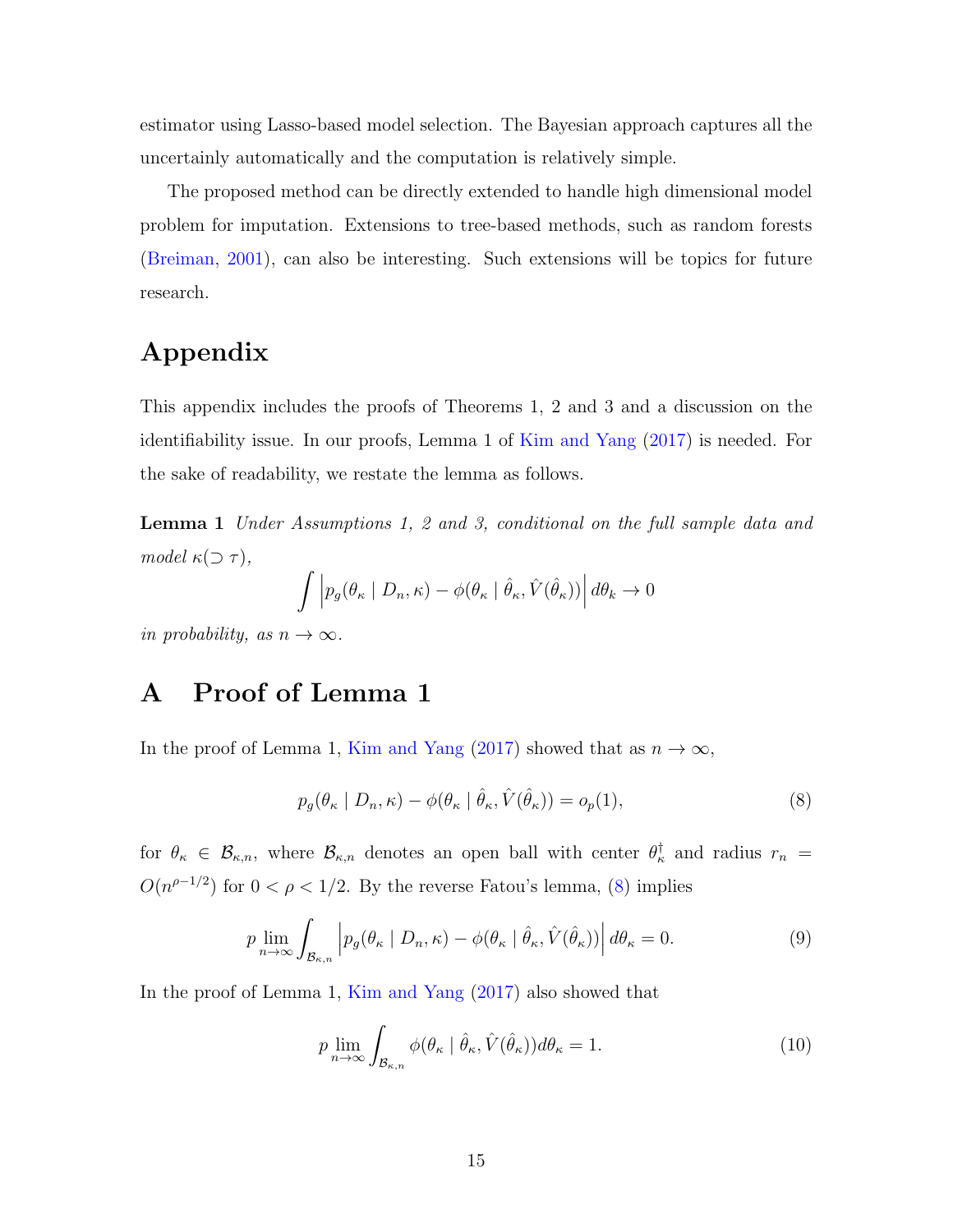<span id="page-15-0"></span>From  $(8)$  and  $(10)$ , we have that

$$
\int_{\mathcal{B}_{\kappa,n}^c} \left| p_g(\theta_{\kappa} \mid D_n, \kappa) - \phi(\theta_{\kappa} \mid \hat{\theta}_{\kappa}, \hat{V}(\hat{\theta}_{\kappa})) \right| d\theta_{\kappa} \n\leq \int_{\mathcal{B}_{\kappa,n}^c} p_g(\theta_{\kappa} \mid D_n, \kappa) d\theta_{\kappa} + \int_{\mathcal{B}_{\kappa,n}^c} \phi(\theta_{\kappa} \mid \hat{\theta}_{\kappa}, \hat{V}(\hat{\theta}_{\kappa})) d\theta_{\kappa} \n= 1 - \int_{\mathcal{B}_{\kappa,n}} p_g(\theta_{\kappa} \mid D_n, \kappa) d\theta_{\kappa} + 1 - \int_{\mathcal{B}_{\kappa,n}} \phi(\theta_{\kappa} \mid \hat{\theta}_{\kappa}, \hat{V}(\hat{\theta}_{\kappa})) d\theta_{\kappa} \n\to 0
$$
\n(11)

in probability as  $n \to \infty$ . Hence, [\(9\)](#page-14-0) and (11) immediately complete our proof.

# B Proof of Theorem 1

Note that

$$
p_g(\kappa \mid D_n) = \frac{p_g(D_n \mid \kappa)p(\kappa)}{\sum_{\kappa \in \mathcal{K}} p_g(D_n \mid \kappa)p(\kappa)},
$$

where  $p_g(D_n | \kappa) = \int g(\hat{\theta} | \theta_{\kappa}, \kappa) p(\theta_{\kappa} | \kappa) d\theta_{\kappa}$ . Hence it suffices to show that

$$
p_g(D_n \mid \kappa) = \begin{cases} \phi(\theta_{\bar{\kappa}}^0 \mid \tilde{\theta}_{\bar{\kappa}}, \tilde{V}_{\bar{\kappa}, \bar{\kappa}}) p(\tilde{\theta}_{\kappa}^0 \mid \kappa), & \text{if } |\bar{k}| > 0\\ p(\tilde{\theta}_{\kappa} \mid \kappa), & \text{if } |\bar{k}| = 0 \end{cases}
$$

in probability as  $n \to \infty$ .

First, we assume  $|\bar{\kappa}| > 0$ , that is,  $\kappa$  is a restricted model. By Assumptions 1 and 3, we have

$$
g(\hat{\theta} \mid \theta) = \phi(\hat{\theta} \mid \theta, \hat{V}(\hat{\theta})) \{1 + o_p(1)\}.
$$
 (12)

It is straightforward to check that the multivariate normal density function can be factored as

$$
\phi(\hat{\theta} \mid \theta, \hat{V}(\hat{\theta})) = \phi(\theta_{\kappa} \mid \tilde{\theta}_{\kappa} + \tilde{V}_{\kappa,\bar{\kappa}}\tilde{V}_{\bar{\kappa},\bar{\kappa}}^{-1}(\theta_{\bar{\kappa}} - \tilde{\theta}_{\bar{\kappa}}), \tilde{V}_{\kappa,\kappa} - \tilde{V}_{\kappa,\bar{\kappa}}\tilde{V}_{\bar{\kappa},\bar{\kappa}}^{-1}\tilde{V}_{\bar{\kappa},\kappa})\phi(\theta_{\bar{\kappa}} \mid \tilde{\theta}_{\bar{\kappa}}, \tilde{V}_{\bar{\kappa},\bar{\kappa}}). (13)
$$

Recall that, under model  $\kappa$ , we impose the restriction  $\theta_{\bar{\kappa}} = \theta_{\bar{\kappa}}^0$  on  $\theta$ . Following from (12) and (13), the partial likelihood under model  $\kappa$  is

$$
g(\hat{\theta} \mid \theta_{\kappa}, \kappa) = \phi(\theta_{\kappa} \mid \tilde{\theta}_{\kappa}^{0}, \tilde{V}_{\kappa, \kappa} - \tilde{V}_{\kappa, \bar{\kappa}} \tilde{V}_{\bar{\kappa}, \bar{\kappa}}^{-1} \tilde{V}_{\bar{\kappa}, \kappa}) \phi(\theta_{\bar{\kappa}}^{0} \mid \tilde{\theta}_{\bar{\kappa}}, \tilde{V}_{\bar{\kappa}, \bar{\kappa}}) \{1 + o_{p}(1)\},\tag{14}
$$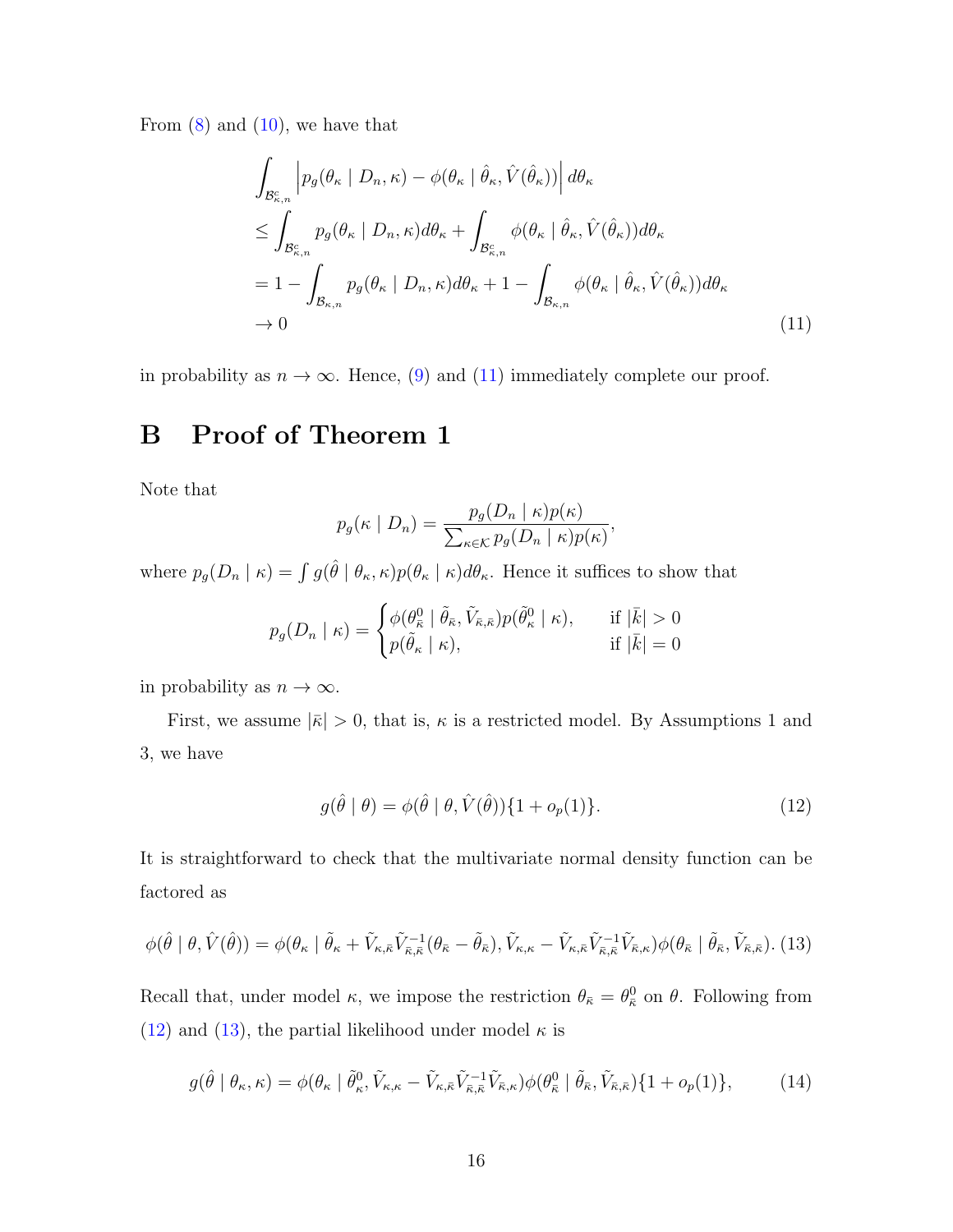<span id="page-16-0"></span>where  $\tilde{\theta}^0_{\kappa} = \tilde{\theta}_{\kappa} + \tilde{V}_{\kappa,\bar{\kappa}}\tilde{V}_{\bar{\kappa},\bar{\kappa}}^{-1}(\theta^0_{\bar{\kappa}} - \tilde{\theta}_{\bar{\kappa}}).$  To calculate the partial marginal likelihood  $p_g(D_n|\kappa)$ , we apply the formula of Laplace's method [\(Tierney and Kadane,](#page-22-0) [1986;](#page-22-0) [Tierney et al.,](#page-22-0) [1989\)](#page-22-0),

$$
\int b(\theta_{\kappa}) \exp\{-nh(\theta_{\kappa})\} d\theta_{\kappa} = \left(\frac{2\pi}{n}\right)^{|\kappa|/2} |\tilde{\Sigma}_{\kappa}|^{1/2} b(\tilde{\theta}_{\kappa}) \exp\{-nh(\tilde{\theta}_{\kappa})\}\{1+O(n^{-1})\},\
$$

as  $n \to \infty$ , where  $\tilde{\theta}_{\kappa}$  is the minimizer of  $h(\cdot)$  and  $\tilde{\Sigma}_{\kappa}$  is the inverse of the Hessian matrix of h, evaluated at  $\tilde{\theta}_{\kappa}$ . By taking  $h(\theta_{\kappa}) = -\frac{1}{n}$  $\frac{1}{n} \log \phi(\theta_{\kappa} \mid \tilde{\theta}^0_{\kappa}, \tilde{V}_{\kappa, \kappa} - \tilde{V}_{\kappa, \bar{\kappa}} \tilde{V}_{\bar{\kappa}, \bar{\kappa}}^{-1} \tilde{V}_{\bar{\kappa}, \kappa})$ and  $b(\theta_{\kappa}) = \pi(\theta_{\kappa} \mid \kappa)$ , as  $n \to \infty$ , the Laplace's method yields

$$
p_g(D_n|\kappa) = \int g(\hat{\theta} | \theta_{\kappa}, \kappa) p(\theta_{\kappa} | \kappa) d\theta_{\kappa}
$$
  
\n
$$
= \phi(\theta_{\bar{\kappa}}^0 | \tilde{\theta}_{\bar{\kappa}}, \tilde{V}_{\bar{\kappa}, \bar{\kappa}}) \left\{ \int \phi(\theta_{\kappa} | \tilde{\theta}_{\kappa}^0, \tilde{V}_{\kappa, \kappa} - \tilde{V}_{\kappa, \bar{\kappa}} \tilde{V}_{\bar{\kappa}, \bar{\kappa}}^{-1} \tilde{V}_{\bar{\kappa}, \kappa}) p(\theta_{\kappa} | \kappa) d\theta_{\kappa} \right\} \{1 + o_p(1)\}
$$
  
\n
$$
= \phi(\theta_{\bar{\kappa}}^0 | \tilde{\theta}_{\bar{\kappa}}, \tilde{V}_{\bar{\kappa}, \bar{\kappa}}) p(\tilde{\theta}_{\kappa}^0 | \kappa) \{1 + o_p(1)\},
$$

which completes the first part of our proof. Second, we assume  $|\bar{\kappa}| = 0$ , that is,  $\kappa$  is the unconstrained model. Note that, under the unconstrained model  $\kappa$ ,  $g(\hat{\theta} | \theta_{\kappa}, \kappa) =$  $g(\hat{\theta} | \theta)$  and  $\hat{\theta} = \tilde{\theta}_{\kappa}$  since  $\theta_{\kappa} = \theta$ . From Lemma [1](#page-14-0) and [\(12\)](#page-15-0),

$$
p_g(D_n \mid \kappa) = \frac{g(\hat{\theta} \mid \tilde{\theta}_{\kappa}, \kappa)p(\tilde{\theta}_{\kappa} \mid \kappa)}{p_g(\tilde{\theta}_{\kappa} \mid D_n, \kappa)} = \frac{g(\hat{\theta} \mid \hat{\theta})p(\tilde{\theta}_{\kappa} \mid \kappa)}{\phi(\hat{\theta} \mid \hat{\theta}, \hat{V}(\hat{\theta}))} = p(\tilde{\theta}_{\kappa} \mid \kappa)
$$

in probability as  $n \to \infty$ . This completes the proof of Theorem 1.

## C Proof of Theorem 2

Let  $\mathcal{K}_1 = \mathcal{K} \setminus \{\tau\}$  be a set of candidate models excluding the most parsimonious true model. Since  $\sum_{\kappa \in \mathcal{K}} p_g(\kappa \mid D_n) = 1$ , to complete the proof of Theorem 2, it suffices to show that  $p_g(\kappa | D_n) = 0$  in probability as  $n \to \infty$  for any  $\kappa \in \mathcal{K}_1$ . From Theorem 1, as  $n \to \infty$ , we have

$$
p_g(\kappa \mid D_n) = \frac{\tilde{p}_g(D_n \mid \kappa)p(\kappa)}{\sum_{\kappa \in \kappa} \tilde{p}_g(D_n \mid \kappa)p(\kappa)} \le \frac{\tilde{p}_g(D_n \mid \kappa)p(\kappa)}{\tilde{p}_g(D_n \mid \gamma)p(\gamma)}
$$

in probability for any model  $\gamma \in \mathcal{K}$ . Hence, the proof can be done by showing that there always exists a model  $\kappa^* \in \mathcal{K}$  such that  $\tilde{p}_g(D_n \mid \kappa) p(\kappa) / {\{\tilde{p}_g(D_n \mid \kappa^*)p(\kappa^*)\}} \to 0$ in probability as  $n \to \infty$  for any  $\kappa \in \mathcal{K}_1$ . To this end, we partition  $\mathcal{K}_1$  into two sets,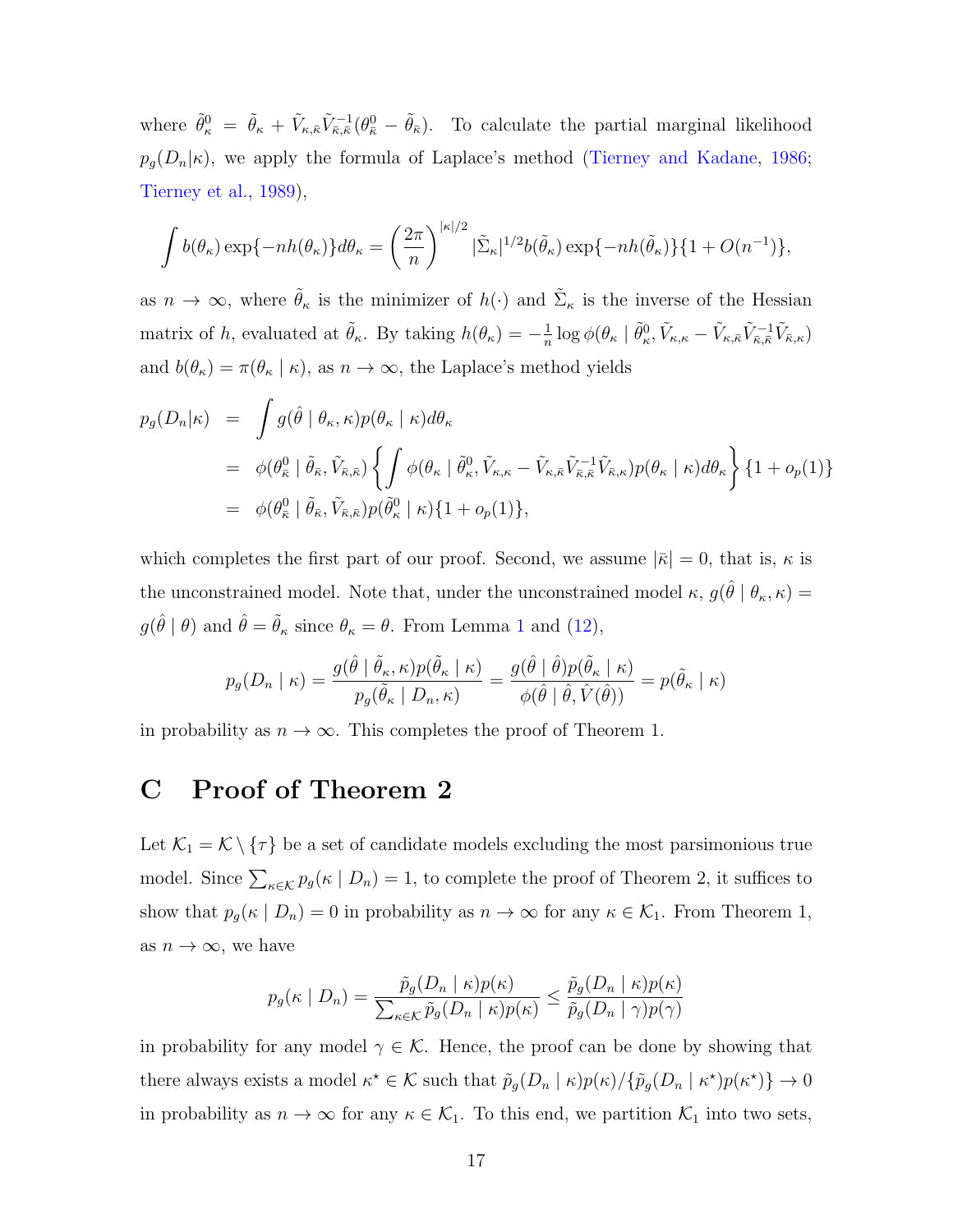$\mathcal{K}_2 = \{\kappa \in \mathcal{K}_1 : \tau \not\subset \kappa\}$  (misspecified models) and  $\mathcal{K}_3 = \{\kappa \in \mathcal{K}_1 : \tau \subset \kappa\}$  (overfitted models). First we consider the case that  $\kappa \in \mathcal{K}_2$ , that is,  $\kappa$  is a misspecified model. Let  $\theta_{\bar{\kappa}}^{\dagger}$  $\frac{\dagger}{\kappa}$ ,  $\tilde{\theta}_{\bar{\kappa}}$  and  $\tilde{V}_{\bar{\kappa},\bar{\kappa}}$  be, respectively, the sub-vector of  $\theta^{\dagger}$ , the sub-vector of  $\hat{\theta}$  and the sub-matrix of  $\hat{V}(\hat{\theta})$  corresponding to  $\theta_{\bar{\kappa}}$ . For any  $\kappa$  such that  $|\bar{\kappa}| > 0$ , we have

$$
(\tilde{\theta}_{\bar{\kappa}} - \theta_{\bar{\kappa}}^{\dagger})^{\mathrm{T}} \tilde{V}_{\bar{\kappa},\bar{\kappa}}^{-1} (\tilde{\theta}_{\bar{\kappa}} - \theta_{\bar{\kappa}}^{\dagger}) \leq \lambda_{\min,\bar{\kappa}}^{-1} n \|\tilde{\theta}_{\bar{\kappa}} - \theta_{\bar{\kappa}}^{\dagger}\|^2, \tag{15}
$$

where  $\lambda_{\min,\bar{\kappa}}$  is the smallest eigenvalue of  $n\tilde{V}_{\bar{\kappa},\bar{\kappa}}$ . We set  $\kappa^* = \kappa \cup \tau$ . Since  $\kappa^*$  includes the true model  $\tau$ , we have  $\theta_{\bar{\kappa}^*}^0 = \theta_{\bar{\kappa}}^{\dagger}$  $\frac{1}{\kappa^*}$ . Then, (15) implies

$$
(\tilde{\theta}_{\bar{\kappa}^{\star}} - \theta_{\bar{\kappa}^{\star}}^0)^{\mathrm{T}} \tilde{V}_{\bar{\kappa}^{\star},\bar{\kappa}^{\star}}^{-1} (\tilde{\theta}_{\bar{\kappa}^{\star}} - \theta_{\bar{\kappa}^{\star}}^0) \leq \lambda_{\min,\bar{\kappa}^{\star}}^{-1} n \|\tilde{\theta}_{\bar{\kappa}^{\star}} - \theta_{\bar{\kappa}^{\star}}^1\|^2. \tag{16}
$$

Define  $\xi_0 = \inf_{\kappa \in \mathcal{K}_2} \|\theta_{\bar{\kappa}}^0 - \theta_{\bar{\kappa}}^{\dagger}\|$ . Note that  $\xi_0 > 0$  because  $\theta_{\bar{\kappa}}^0 \neq \theta_{\bar{\kappa}}^{\dagger}$  $\frac{1}{\kappa}$  for any  $\kappa \in \mathcal{K}_2$ . Since  $\sqrt{n}(\hat{\theta} - \theta^{\dagger})$  is assumed to be bounded in probability, we have  $\tilde{\theta}_{\bar{\kappa}} - \theta^{\dagger}_{\bar{\kappa}} = o_p(1)$ . This yields

$$
(\tilde{\theta}_{\bar{\kappa}} - \theta_{\bar{\kappa}}^0)^{\mathrm{T}} \tilde{V}_{\bar{\kappa},\bar{\kappa}}^{-1} (\tilde{\theta}_{\bar{\kappa}} - \theta_{\bar{\kappa}}^0) \ge \lambda_{\max,\bar{\kappa}}^{-1} n \|\tilde{\theta}_{\bar{\kappa}} - \theta_{\bar{\kappa}}^0\|^2 \ge \lambda_{\max,\bar{\kappa}}^{-1} n \xi_0^2 \{1 + o_p(1)\} \tag{17}
$$

for sufficiently large n, where  $\lambda_{\max,\bar{\kappa}}$  is the largest eigenvalue of  $n\tilde{V}_{\bar{\kappa},\bar{\kappa}}$ . From (16) and  $(17)$ , as  $n \to \infty$ ,

$$
\frac{\phi(\theta_{\bar{\kappa}}^0 \mid \tilde{\theta}_{\bar{\kappa}}, \tilde{V}_{\bar{\kappa},\bar{\kappa}})}{\phi(\theta_{\bar{\kappa}}^0 \mid \tilde{\theta}_{\bar{\kappa}}, \tilde{V}_{\bar{\kappa}^*,\bar{\kappa}^*})} \le a_1 \left(\frac{n}{2\pi}\right)^{(|\kappa^*| - |\kappa|)/2} \exp\left(-\frac{\xi_0^2}{2\lambda_{\max,\bar{\kappa}}}n + a_2\right) \to 0
$$

in probability, where  $a_1$  and  $a_2$  are positive constants such that  $(|n\tilde{V}_{\vec{\kappa}^\star,\vec{\kappa}^\star}|/|n\tilde{V}_{\vec{\kappa},\vec{\kappa}}|)^{1/2} \leq$  $a_1 < \infty$  and  $\lambda_{\min}^{-1}$  $\frac{-1}{\min,\bar{\kappa}^{\star}}n\|\tilde{\theta}_{\bar{\kappa}^{\star}}-\theta^{\dagger}_{\bar{\kappa}}$  $\frac{1}{\kappa^*}$ ||<sup>2</sup>/2  $\le a_2 < \infty$ . By Theorem 1, if  $0 < \lim_{n \to \infty} p(\tilde{\theta}_\kappa^0|)$  $\kappa$ )/ $p(\tilde{\theta}_{\kappa^*}^0 \mid \kappa^*) < \infty$ , then  $\tilde{p}_g(D_n \mid \kappa)p(\kappa)/\{\tilde{p}_g(D_n \mid \kappa^*)p(\kappa^*)\} \to 0$  in probability as  $n \to \infty$  for any  $\kappa \in \mathcal{K}_2$ .

Second, we assume  $\kappa \in \mathcal{K}_3$ , that is,  $\kappa$  is an overfitted model. In this case, we set  $\kappa^* = \tau$ . Suppose  $|\bar{\kappa}| > 0$ . Following from (16) and noting that  $(\tilde{\theta}_{\bar{\kappa}} - \theta_{\bar{\kappa}}^0)^{\mathrm{T}} \tilde{V}_{\bar{\kappa},\bar{\kappa}}^{-1} (\tilde{\theta}_{\bar{\kappa}} - \theta_{\bar{\kappa}}^0) \ge$ 0, as  $n \to \infty$ ,

$$
\frac{\phi(\theta_{\bar{\kappa}}^0 \mid \tilde{\theta}_{\bar{\kappa}}, \tilde{V}_{\bar{\kappa},\bar{\kappa}})}{\phi(\theta_{\bar{\kappa}}^0 \mid \tilde{\theta}_{\bar{\kappa}^{\star}}, \tilde{V}_{\bar{\kappa}^{\star},\bar{\kappa}^{\star}})} \le a_1 \exp(a_2) \left(\frac{2\pi}{n}\right)^{(|\kappa| - |\kappa^{\star}|)/2} \to 0
$$

in probability. If  $|\bar{\kappa}| = 0$ , then

$$
\frac{1}{\phi(\theta_{\bar{\kappa}^{\star}}^0 \mid \tilde{\theta}_{\bar{\kappa}^{\star}}, \tilde{V}_{\bar{\kappa}^{\star}, \bar{\kappa}^{\star}})} \leq |n\tilde{V}_{\bar{\kappa}^{\star}, \bar{\kappa}^{\star}}|^{1/2} \exp(a_2) \left(\frac{2\pi}{n}\right)^{|\bar{\kappa}^{\star}|/2} \to 0
$$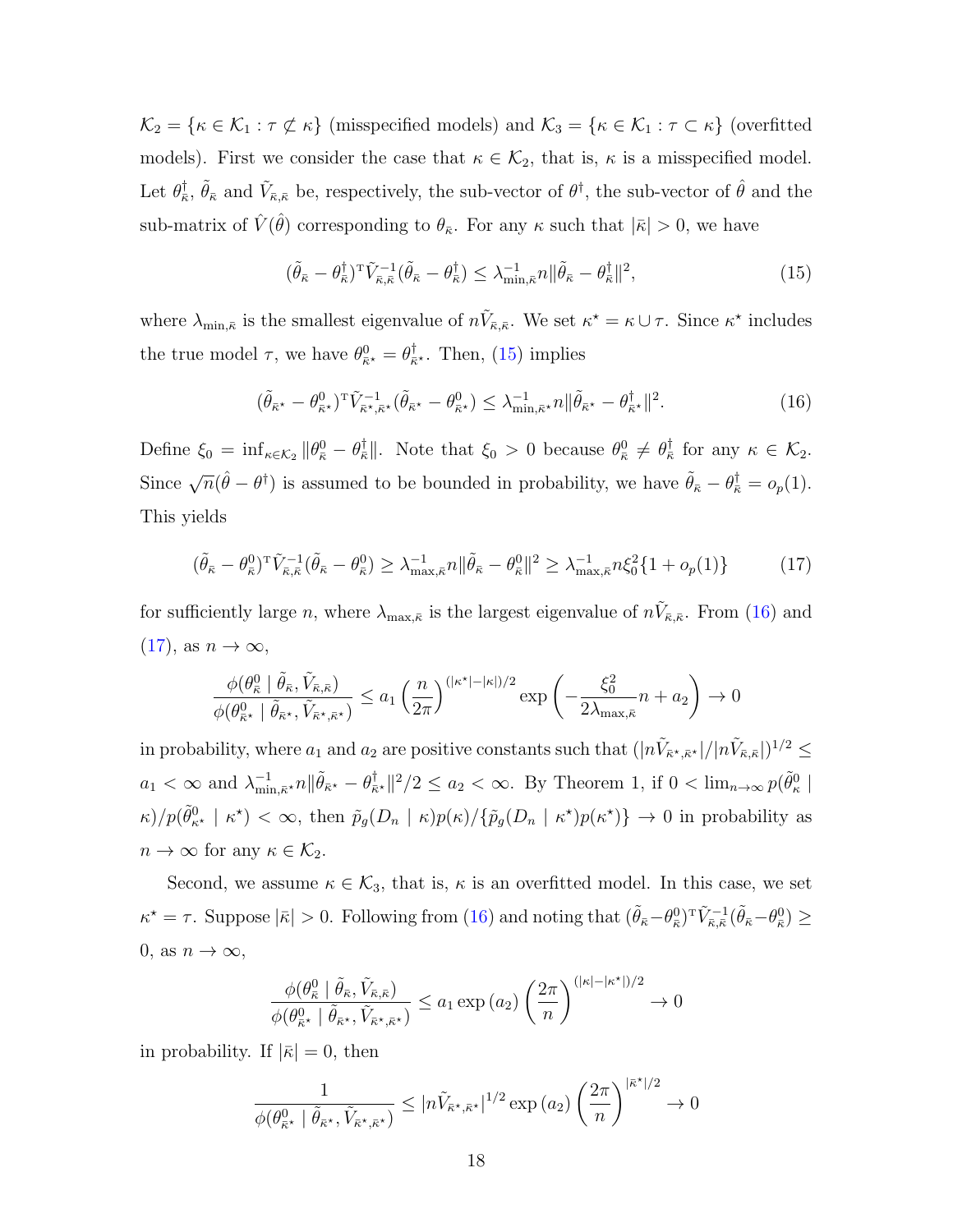<span id="page-18-0"></span>in probability as  $n \to \infty$ . Then, Theorem 1 leads to  $\tilde{p}_g(D_n \mid \kappa) p(\kappa) / {\{\tilde{p}_g(D_n \mid \kappa)\}}$  $\kappa^{\star}$ ) $p(\kappa^{\star})$ }  $\to$  0 in probability as  $n \to \infty$  for any  $\kappa \in \mathcal{K}_3$ . This completes the proof of Theorem 2.

# D Proof of Theorem 3

Recall that  $(Y_{\text{mis}}^{(m)}, \kappa^{(m)})$  are generated from  $p_g(Y_{\text{mis}} | D_{\text{obs}}, \kappa)p_g(\kappa | D_{\text{obs}})$ . In Section 4 of the manuscript, we have shown that Theorem 2 implies  $p_g(\tau | D_{obs}) = 1$  in probability as  $n \to \infty$ . Hence, in the proposed multiple imputation procedure,  $Y_{\text{mis}}^{(m)}$ mis are generated from  $p_g(Y_{\text{mis}} \mid D_{\text{obs}}, \tau) = \int p(Y_{\text{mis}} \mid D_{\text{obs}}, \theta_{\tau}, \tau) p_g(\theta_{\tau} \mid D_{\text{obs}}, \tau) d\theta_{\tau}$  as  $n \to \infty$ . Let  $\hat{\theta}^{(m)} = (\hat{\theta}_{\kappa(m)}^{(m)\text{T}})$  $_{\kappa^{(m)}}^{(m)\text{\tiny T}}, \hat{\theta}_{\bar{\kappa}^{(m)}}^{(m)\text{\tiny T}}$  $\binom{(m)!}{\bar{\kappa}^{(m)}}$ <sup>T</sup>. Note that Lemma [1](#page-14-0) implies

$$
E_g(\theta_\tau \mid D_n, \tau) = \hat{\theta}_\tau \{1 + o_p(1)\}, \quad \text{var}_g(\theta_\tau \mid D_n, \tau) = \hat{V}(\hat{\theta}_\tau) \{1 + o_p(1)\}.
$$

Hence, we have

$$
p \lim_{M \to \infty} M^{-1} \sum_{m=1}^{M} \hat{\theta}_{\kappa^{(m)}}^{(m)} = p \lim_{M \to \infty} M^{-1} \sum_{m=1}^{M} \hat{\theta}_{\tau}^{(m)}
$$
  

$$
= \int E_g(\theta_{\tau} | D_n, \tau) p_g(Y_{\text{mis}} | D_{\text{obs}}, \tau) dY_{\text{mis}}
$$
  

$$
= E_g\{E_g(\theta_{\tau} | D_n) | D_{\text{obs}}, \tau\}
$$
  

$$
= E_g(\theta_{\tau} | D_{\text{obs}}, \tau)
$$

in probability as  $n \to \infty$ . This implies that

$$
p \lim_{M \to \infty} \hat{\theta}_{\text{MI}} = \begin{bmatrix} E_g(\theta_\tau \mid D_{\text{obs}}, \tau) \\ \theta_\tau^{\dagger} \end{bmatrix}.
$$

Similarly,

$$
p \lim_{M \to \infty} W = \begin{bmatrix} E_g \{ \text{var}_g(\theta_\tau \mid D_n, \tau) \mid D_{\text{obs}}, \tau \} & 0_{|\tau| \times |\bar{\tau}|} \\ 0_{|\bar{\tau}| \times |\tau|} & 0_{|\bar{\tau}| \times |\bar{\tau}|} \end{bmatrix},
$$
  
\n
$$
p \lim_{M \to \infty} B = \begin{bmatrix} \text{var}_g \{ E_g(\theta_\tau \mid D_n, \tau) \mid D_{\text{obs}}, \tau \} & 0_{|\tau| \times |\bar{\tau}|} \\ 0_{|\bar{\tau}| \times |\tau|} & 0_{|\bar{\tau}| \times |\bar{\tau}|} \end{bmatrix}.
$$

Hence, we have

$$
p \lim_{M \to \infty} \hat{V}_{\mathrm{MI}} = p \lim_{M \to \infty} W + p \lim_{M \to \infty} B = \begin{bmatrix} \text{var}_g(\theta_\tau \mid D_{\mathrm{obs}}, \tau) & 0_{|\tau| \times |\bar{\tau}|} \\ 0_{|\bar{\tau}| \times |\tau|} & 0_{|\bar{\tau}| \times |\bar{\tau}|} \end{bmatrix},
$$

which completes the proof of Theorem 3.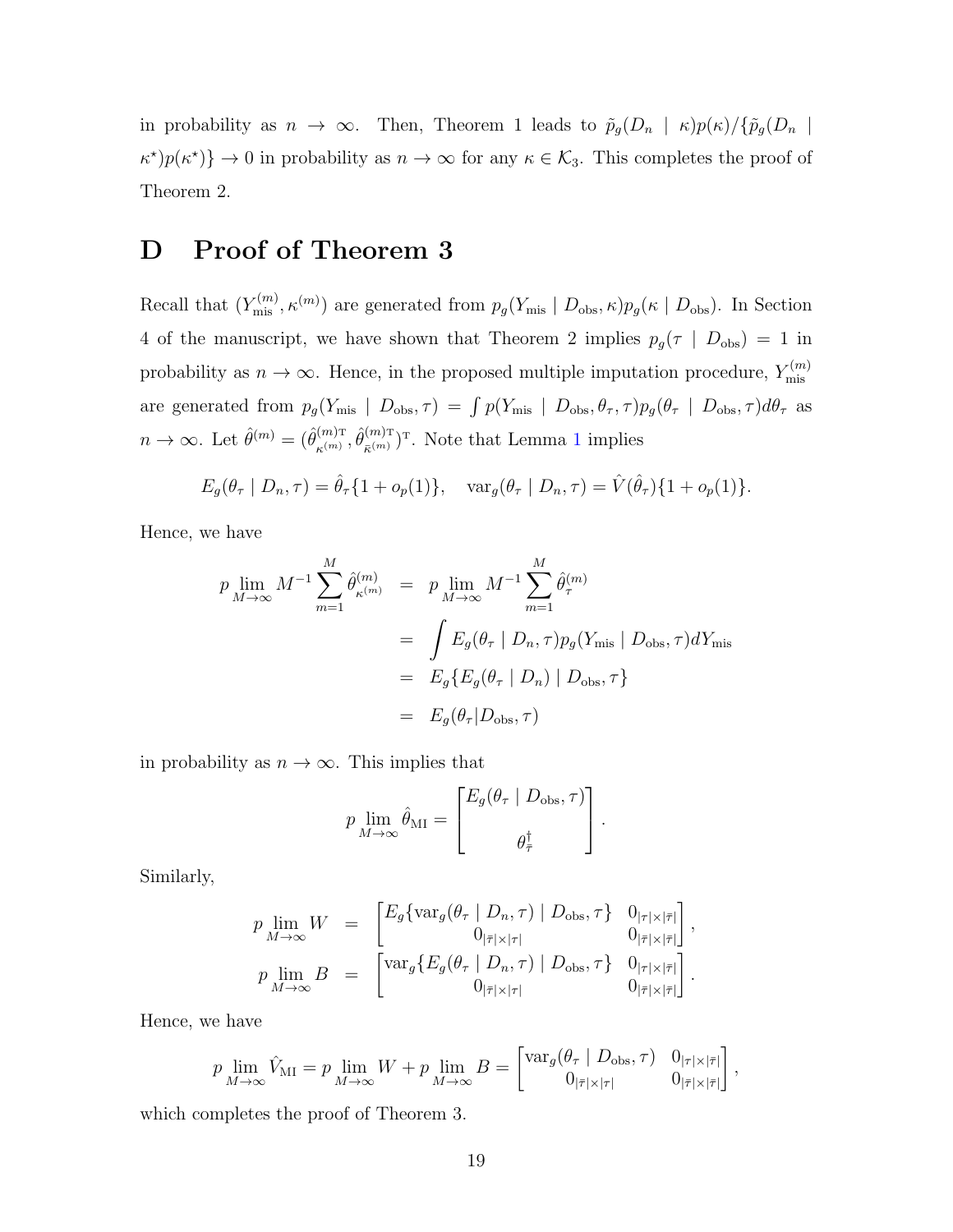# <span id="page-19-0"></span>E Identifiability issue

**Theorem 4** Let  $\tau$  and  $\kappa$  be, respectively, the true data-generating model and a candidate model such that  $\tau \subset \kappa$ . Define

$$
p_g(\kappa \mid D_n) = \frac{p(\kappa) \int g(\hat{\theta}_{\kappa} \mid \theta_{\kappa}, \kappa) p(\theta_{\kappa} \mid \kappa) d\theta_{\kappa}}{\sum_{\kappa \in \mathcal{K}} p(\kappa) \int g(\hat{\theta}_{\kappa} \mid \theta_{\kappa}, \kappa) p(\theta_{\kappa} \mid \kappa) d\theta_{\kappa}}.
$$

Under Assumptions 1–3 in Section 4 of the manuscript, if  $p(\theta_{\kappa} \mid \kappa)p(\kappa) = p(\theta_{\tau} \mid$  $\tau$ ) $p(\tau)$ , then the true model is non-identifiable in the sense that

$$
p_g(\kappa \mid D_n) = p_g(\tau \mid D_n)
$$

in probability as  $n \to \infty$ .

The proof of Theorem 4 is as follows. Given any model  $\kappa(\supset \tau)$ , Lemma [1](#page-14-0) and the asymptotic normality of  $\hat{\theta}_{\kappa}$  imply that  $g(\hat{\theta}_{\kappa} \mid \theta_{\kappa}, \kappa) = p_g(\theta_{\kappa} \mid D_n, \kappa) \{1 + o_p(1)\}\)$  for sufficiently large  $n$ . This yields

$$
p_g(D_n \mid \kappa) = \frac{g(\hat{\theta}_{\kappa} \mid \theta_{\kappa}, \kappa)p(\theta_{\kappa} \mid \kappa)}{p_g(\theta_{\kappa} \mid D_n, \kappa)} = p(\theta_{\kappa} \mid \kappa)\{1 + o_p(1)\},
$$

where  $p_g(D_n | \kappa) = \int g(\hat{\theta}_{\kappa} | \theta_{\kappa}, \kappa) p(\theta_{\kappa} | \kappa) d\theta_{\kappa}$ . By Bayes' theorem, if  $p(\theta_{\tau} | \tau) p(\tau) =$  $p(\theta_{\kappa} \mid \kappa)p(\kappa)$ , then

$$
p_g(D_n \mid \kappa)p(\kappa) = p(\theta_\kappa \mid \kappa)p(\kappa) = p(\theta_\tau \mid \tau)p(\tau) = p_g(D_n \mid \tau)p(\tau)
$$

in probability as  $n \to \infty$ . Hence, for any  $\kappa(\supset \tau)$ , we have

$$
p_g(\kappa \mid D_n) = \frac{p_g(D_n \mid \kappa)p(\kappa)}{p_g(D_n)} = \frac{p_g(D_n \mid \tau)p(\tau)}{p_g(D_n)} = p_g(\tau \mid D_n)
$$

in probability as  $n \to \infty$ , where  $p_g(D_n) = \sum_{\kappa \in \mathcal{K}} p_g(D_n | \kappa) p(\kappa)$ . This completes our proof.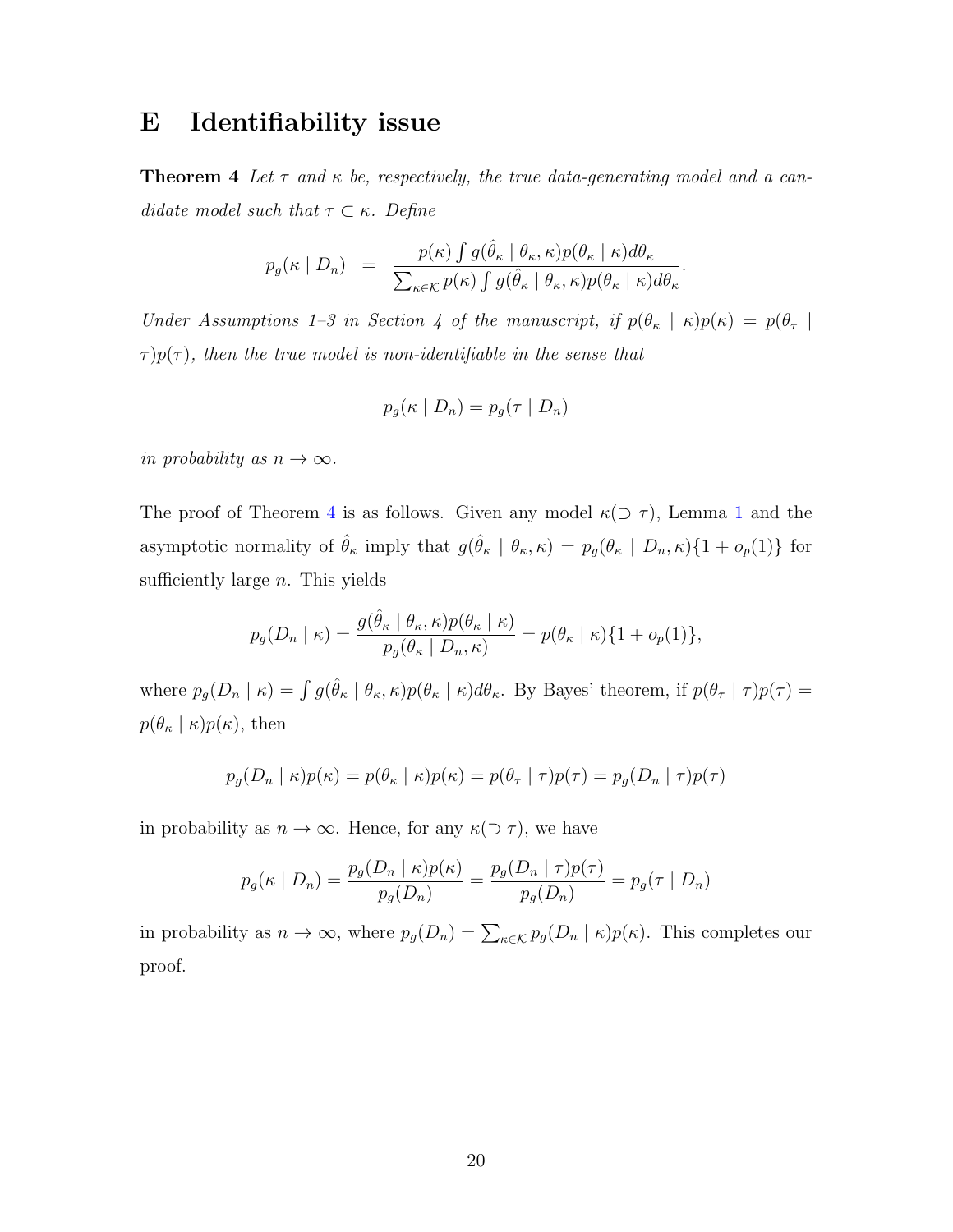# <span id="page-20-0"></span>References

- Berg, E., Kim, J. K., and Skinner, C. (2016). Imputation under informative sampling. Journal of Survey Statistics and Methodology 4, pp. 436–462.
- Binder, D. A. (1983). On the Variances of Asymptotically Normal Estimators from Complex Surveys. International Statistical Review 51, pp. 279–292.
- Birkhoff, G. D. (1931). Proof of the Ergodic Theorem. *Proceedings of the National* Academy of Sciences 17, pp. 656–660.
- Breiman, L. (2001). Random Forests. *Machine Learning* 45, pp. 5–32.
- Casella, G., Girón, F. J., Martínez, M. L., and Moreno, E. (2009). Consistency of Bayesian procedures for variable selection. The Annals of Statistics 37, pp. 1207– 1228.
- Efron, B., Hastie, T., Johnstone, I. and Tibshirani, R. (2004). Least angle regression. The Annals of Statistics 32, pp. 407–499.
- Freedman, D. A. (1983). A Note on Screening Regression Equations. The American Statistician 37, pp. 152–155.
- Fuller, W. A. (2009). *Sampling statistics*. Hoboken, New Jersey: John Wiley & Sons.
- Gelfand, A. E. and Dey, D. K. (1994). Bayesian Model Choice: Asymptotics and Exact Calculations. Journal of the Royal Statistical Society. Series B (Methodolog*ical*) **56**, pp. 501–514.
- Godambe, V. P. and Thompson, M. E. (1986). Parameters of Superpopulation and Survey Population: Their Relationships and Estimation. International Statistical Review 54, pp. 127–138.
- Hoeting, J. A., Madigan, D., Raftery, A. E., and Volinsky, C. T. (1999). Bayesian model averaging: a tutorial (with comments by M. Clyde, David Draper and E. I. George, and a rejoinder by the authors. *Statistical Science* 14, pp. 382–417.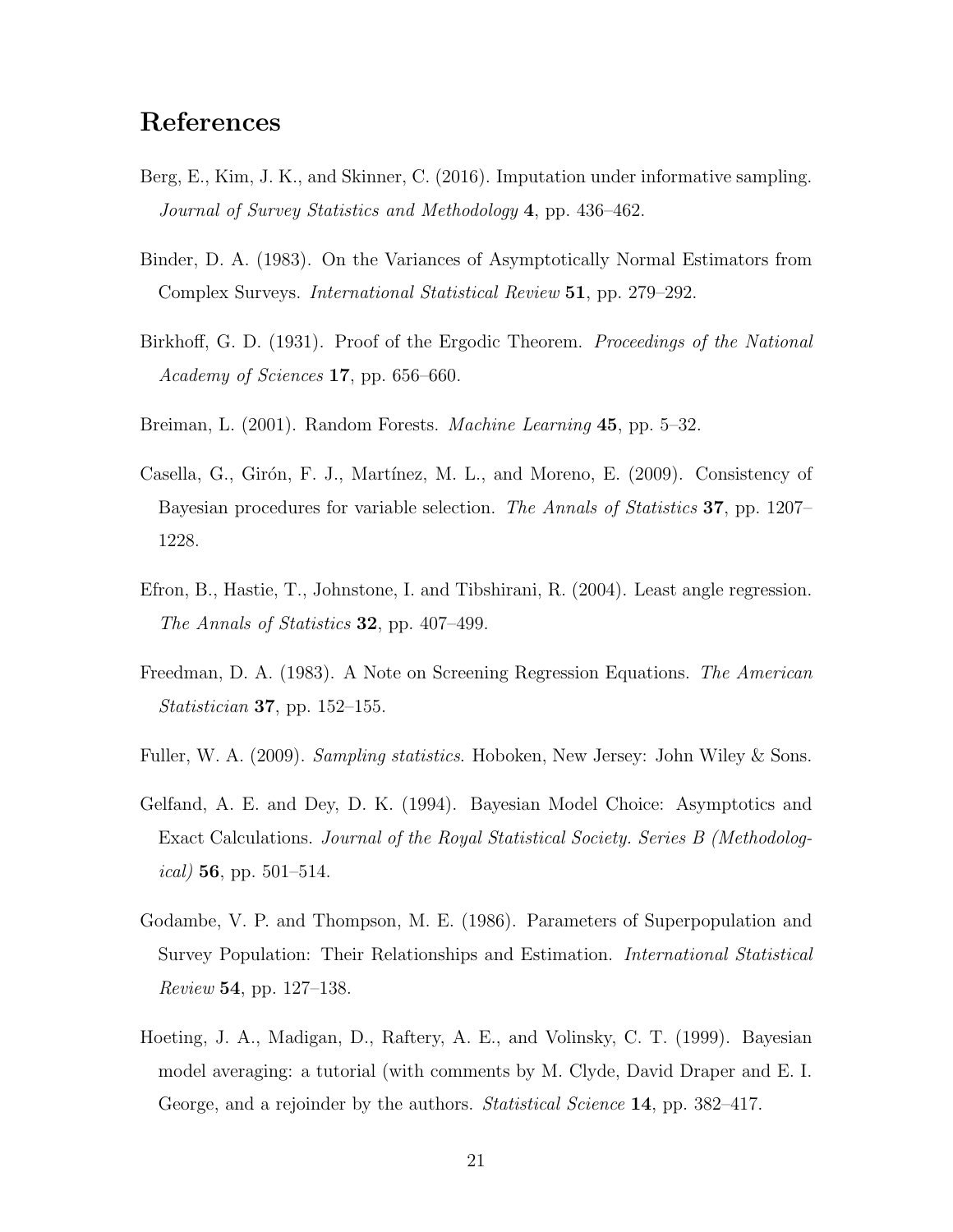- <span id="page-21-0"></span>Kass, R. E. and Raftery, A. E. (1995). Bayes Factors. Journal of the American Statistical Association 90, pp. 773–795.
- Kim, J. K., Brick, J. M., Fuller, W. A. and Kalton, G. (2006). On the bias of the multiple-imputation variance estimator in survey sampling. Journal of the Royal Statistical Society. Series B (Methodological) 68, pp. 509–521.
- Kim, J. K. and Yang, S. (2017). A note on multiple imputation under complex sampling. Biometrika 104, pp. 221–228.
- Little R. J. A. and Rubin, D. B. (2002). Statistical Analysis with Missing Data. New York: John Wiley & Sons.
- Madigan, D. and Raftery, A. E. (1994). Model Selection and Accounting for Model Uncertainty in Graphical Models Using Occam's Window. Journal of the American Statistical Association 89, pp. 1535–1546.
- Meng, X. L. (1994). Multiple-Imputation Inferences with Uncongenial Sources of Input. Statistical Science 9, pp. 538–558.
- Nielsen, S. F. (2003). Proper and Improper Multiple Imputation. International Statistical Review 71, pp. 593–607.
- Pfeffermann, D. (1993). The Role of Sampling Weights When Modeling Survey Data. International Statistical Review 61, pp. 317–337.
- Raftery, A. E., Madigan, D. and Hoeting, J. A. (1997). Bayesian Model Averaging for Linear Regression Models. Journal of the American Statistical Association 92, pp. 179–191.
- Rubin, D. B. (1978). Multiple imputations in sample surveys–a phenomenological Bayesian approach to nonresponse. Proceedings of the survey research methods section of the American Statistical Association, pp. 20–34.
- Rubin, D. B. (1987). Multiple imputation for nonresponse in surveys. New York: John Wiley & Sons.